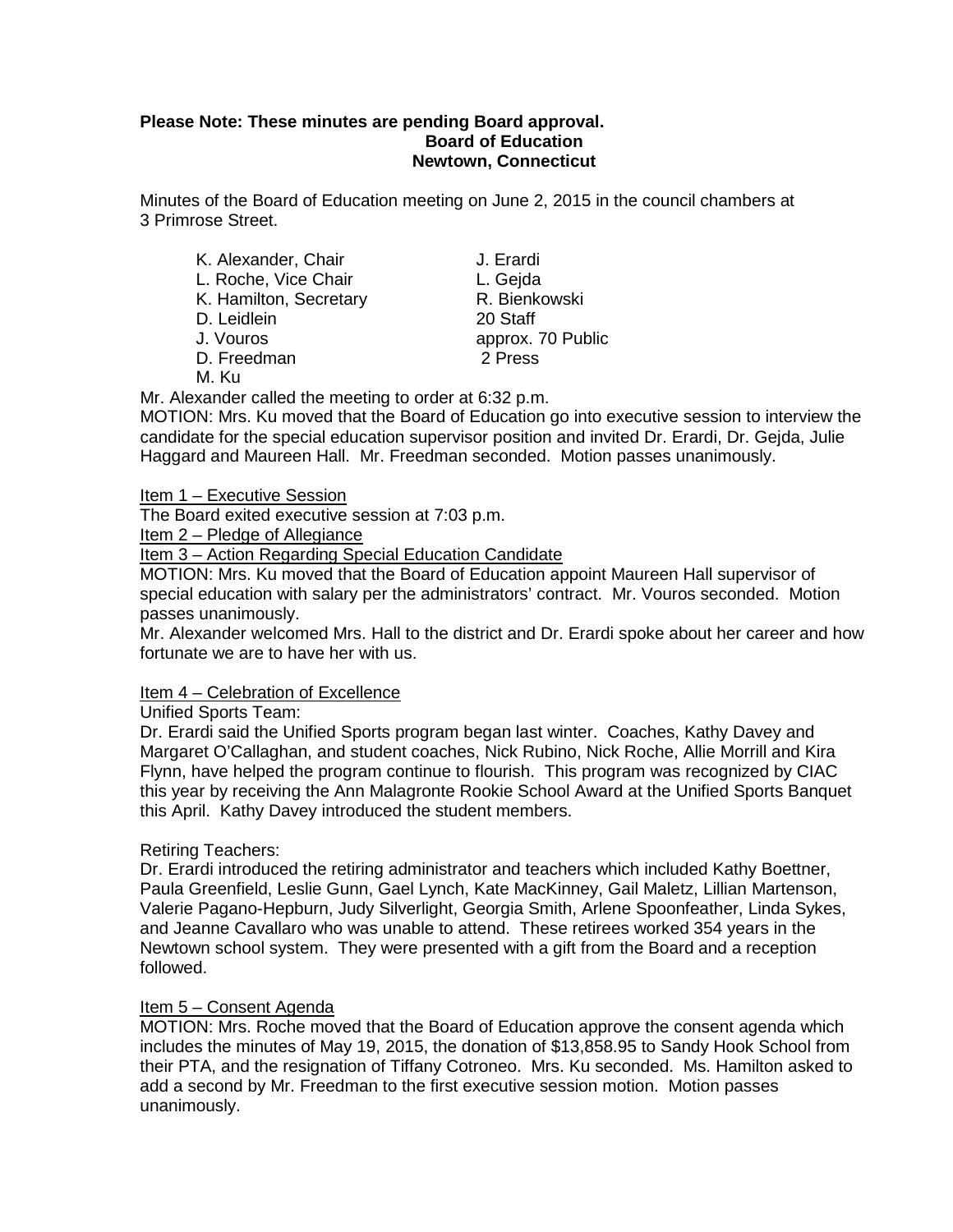#### Item 6 – Public Participation

Wolfgang Halbig, 25526 Hawks Run Lane, Sorrento, Florida, spoke about the celebration of excellence acknowledging the unified sports team members. He referred to the Sandy Hook School Chorus who sang at the Super Bowl and were not acknowledged by the Board.

#### Item 7 – Reports

Chair Report: Mr. Alexander met with the Sustainable Energy Commission with ideas on recycling.

Superintendent's Report: Last night attended the NHS National Honor Society banquet. Next year we will have nearly 200 members.

Friday, June 12 there will be a scholars' luncheon with the top 5% students in the high school cafetorium. We will have an honoree in the Teacher of the Year program with the recipient being announced the last day of school.

There is a conflict with the July 14 Board meeting as Dr. Erardi is involved with the NFT presentation.

Dr. Erardi shared books being used in the NPS Professional Learning Community. Student Reports:

Rilind Abazi said Peer Leadership hosted their annual bone marrow donor drive.

Congratulations to the girls and boys golf team champions. He will be attending training on safe school climate.

Megan Milano congratulations to the *City of Angels* cast and crew that received three awards for this production. Finals will begin June 11. She thanked the Board for including her and Rilind at their meetings.

Mr. Alexander also thanked them for being part of the Board this year.

Committee reports:

Ms. Hamilton said the policy committee has discussed student dress code and she spoke to the high school PTA this morning. She asked the students to share their thoughts with her.

#### Item 8 – There was no old business.

Item 9 – New Business

Facility Study Report:

Dr. Erardi presented the Facility Study Report which is attached.

Mr. Alexander thanked Dr. Erardi and opened the discussion to the Board.

Ms. Hamilton thanked the committee and said that regarding the Hawley trust the land is deeded to the town.

Mrs. Ku felt that this process shows we can close a school. The conclusion will be the best for education.

Mr. Freedman said it would be helpful to know the full capacity for each school and asked what the town would do with the building.

Dr Erardi said they have not had conversations with the town yet.

Mr. Freedman said Hawley was landlocked and not viable for the town to use. The middle school is more accessible. It's important to make the decision and then let the taxpayers decide how to use the building.

Mrs. Leidlein asked if there was any discussion regarding the transitions for student that have to move.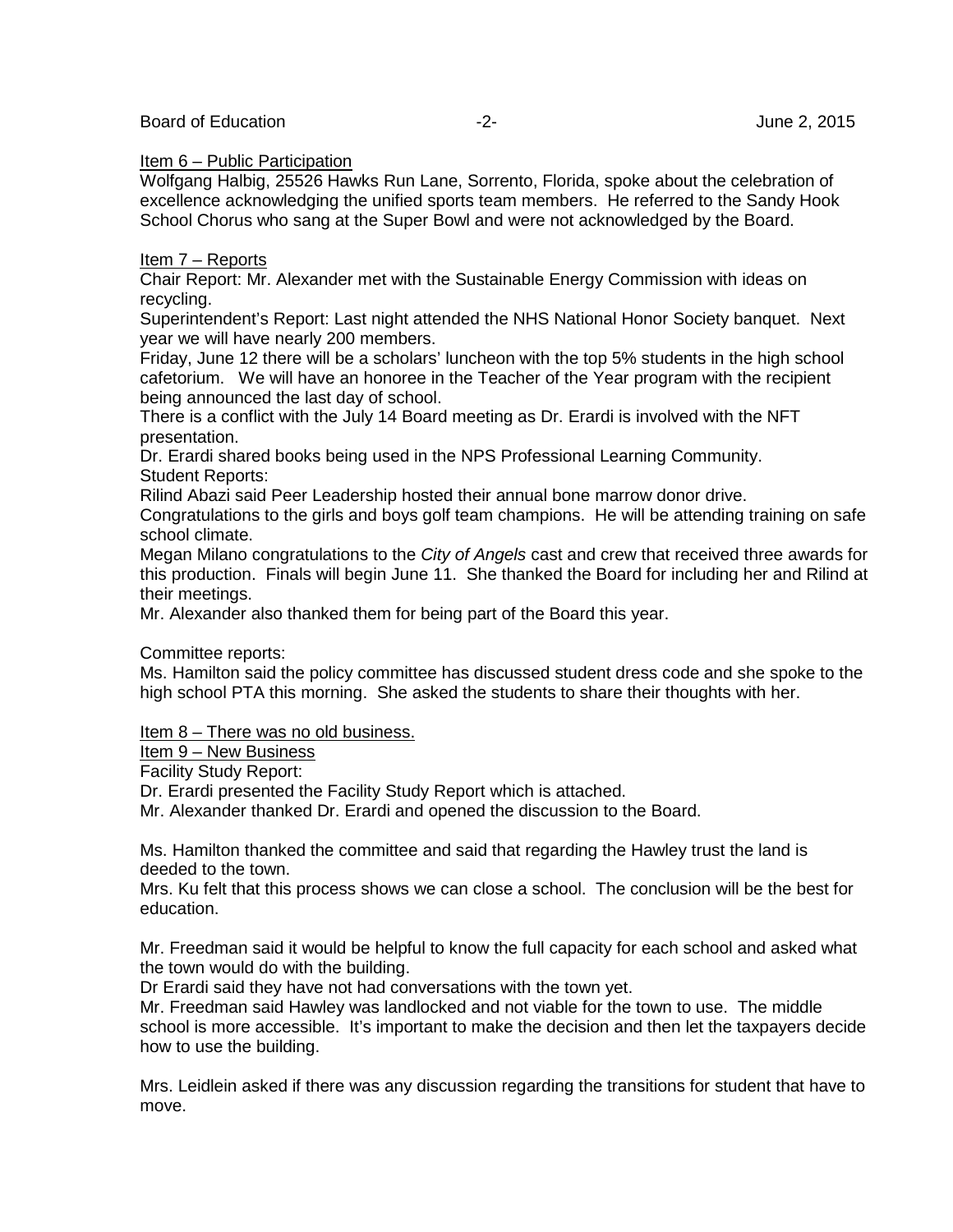Board of Education and the set of the set of the set of the set of the set of the set of the set of the set of the set of the set of the set of the set of the set of the set of the set of the set of the set of the set of t

Dr. Erardi said the model has the same number of transitions. The committee looked at this though an instructional lens.

Mrs. Leidlein asked that regarding the cost due to the state if there would be any restriction on the educational use of the building.

Dr. Erardi said there needs to be a presence of some kind that the Board would still be involved with. The committee looked at waiting two more years. The middle school congestion goes away in the 2018-2019 school year.

Mr. Vouros said he would like the committee to look at a detailed closing of the middle school researched as thoroughly as for Hawley.

Dr. Erardi said we have that data. The district will be minus over 1,000 students the start of that year.

Mrs. Ku suggested looking at how sustainable closing the middle school would be seven or eight years out.

Ms. Hamilton said the committee also talked about the ability to keep our sixth graders with the younger grades. In 2016-17 we will lose the Serv Grant and the affordable health care act will come into play so not doing this has another affect.

Mr. Ku is convinced we can close a school. We have to see how this would fit into our community.

Mrs. Leidlein asked where the money would come from to pay the state.

Mr. Bienkowski said money for school building grants goes to the town so it would become a town obligation.

Mrs. Ku asked what would happen when we have to reopen a school when enrollment increases.

Dr. Erardi said there is a high level of confidence that this is a solid recommendation for the next 10 years and it allows us to feel strongly that the following 10 years we will return to increased enrollment. There will also be pockets of space in our district which will allow us to talk about the next 20 years. We will have information on costs of closing a school from Mr. Faeilla at the next meeting.

Mr. Freedman asked if the committee looked at moving the eighth grade to the high school. Dr. Erardi said if we did that there would be a wing dedicated to eighth grade students. Mr. Vouros feels we must explore all educational benefits to maintain and enhance the location with the best model for academic rigor. He asked if we are certain the Serv Grant will stop.

Dr. Erardi said it comes to a close in 2015-16 but we may get an extension for a lesser amount. Mr. Vouros said were Hawley to close there has to be intent conversation on what impact it will have on Sandy Hook students socially and emotionally to be receiving more students. Also, we may have to deal with situations where parents who don't want their children attending a certain school.

#### Item 10 – Public Participation

Melanie O'Connell, 64 Butterfield Road, feels the emotional aspect will have to be addressed. She heard some people at Sandy Hook are having reservations going back there. We have to think about the children.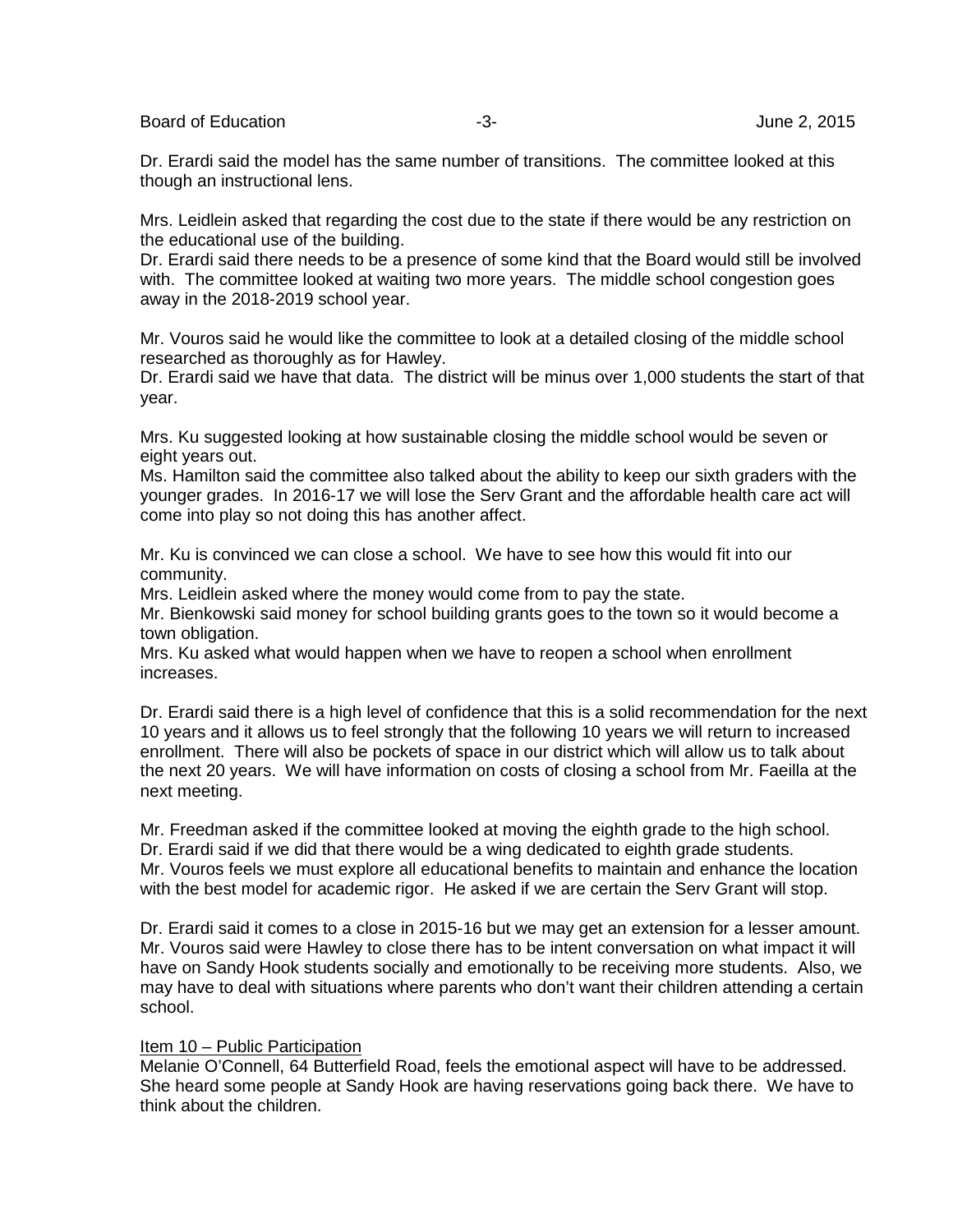Board of Education **Francisco Community** 2015

Carol Ann Davis, 28 Farm Field Ridge, feels it is premature to close a school with Sandy Hook School opening. We have to meet the needs of that school. We should wait and see how that move goes first before having the trauma of closing a school.

Sara Kelly, 71 Dodgingtown Road, is PTA President at Head O'Meadow. She wants a guarantee that the cost savings of closing a school be realized by our children. That money should go back to the schools. If it will not, then closing a school is not in the best interest of the district. If there is reconfiguration she prefers K-5, 6-8 and 9-12 and suggested closing the middle school. Class size will be a concern as well as longer bus rides with redistricting.

Mike Arbowski, 35 Boggs Hill Road, teaches in New York with 30 students in a classroom. Creating larger elementary schools comes down to money. Safety in large elementary schools is a problem. Moving eighth grade students to the high school causes extreme developmental issues. Also, portable classrooms will never leave.

Kinga Walsh, 21 Horseshoe Ridge Road, suggested a joint meeting of the Board of Education Legislative Council and Board of Finance to share information to reach the bottom line as a town.

Deanna Pearson, 2 Windy Woods Circle, is a teacher in Newtown. A school is a family and Hawley is a unique and historical building. Moving students will need to be considered.

Michelle Hankin, 16 Greenleaf Farms Road, said reducing transitions is critical. She prefers children being in one building for a longer period of time. There is anxiety with redistricting. She would support closing the middle school.

Casey Ragan, 12 Meadow Road, said we are trying to rebuild the community and should hold off and rebuild Sandy Hook School first. It won't look good closing a school after getting money to build a new one.

MOTION: Mrs. Leidlein moved to go into executive session regarding the 2015-2016 non-union wages, the central office contractual employees, and the superintendent's evaluation and invited Dr. Erardi. Mrs. Roche seconded. Motion passes unanimously.

Item 11 – Executive Session Executive session began at 9:30 p.m. Dr. Erardi left at 10:15 p.m. and Mr. Vouros left at 10:30 p.m. MOTION: Mrs. Ku moved that the meeting adjourn. Mr. Freedman seconded. Motion passes unanimously. Item 12 – Adjournment The meeting adjourned at 12:00 a.m.

Respectfully submitted:

 Kathryn Hamilton **Secretary** 

\_\_\_\_\_\_\_\_\_\_\_\_\_\_\_\_\_\_\_\_\_\_\_\_\_\_\_\_\_\_\_\_\_\_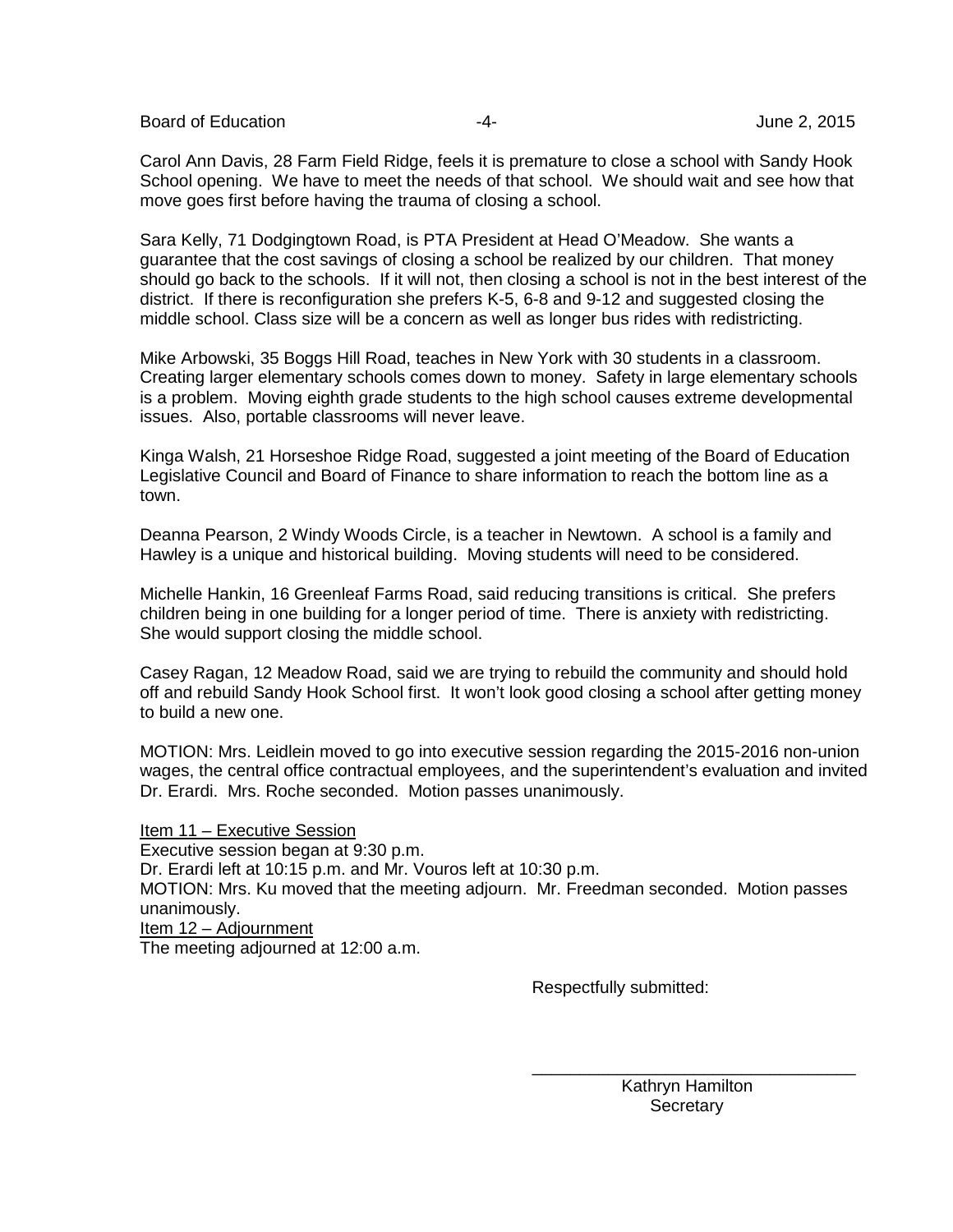#### Sandy Hook School Parent Teacher Association 375 Fan Hill Road Monroe, CT 06468

May 19, 2015

**Newtown Board of Education** 3 Primrose Lane Newtown, CT 06470

Dear Newtown Board of Education Members,

The Sandy Hook School Parent Teacher Association is pleased to provide Sandy Hook School with a donation in the amount of \$13,858.95, for the purchase of an iPad Cart and 20 iPads.

Please accept this donation as the SHS PTA's continuing effort to enhance the teaching and learning of Sandy Hook School students.

Kind Regards,

anuf. Burn

Stephanie Burns President, Sandy Hook School PTA

CC: Dr. Kathleen Gombos, SHS Principal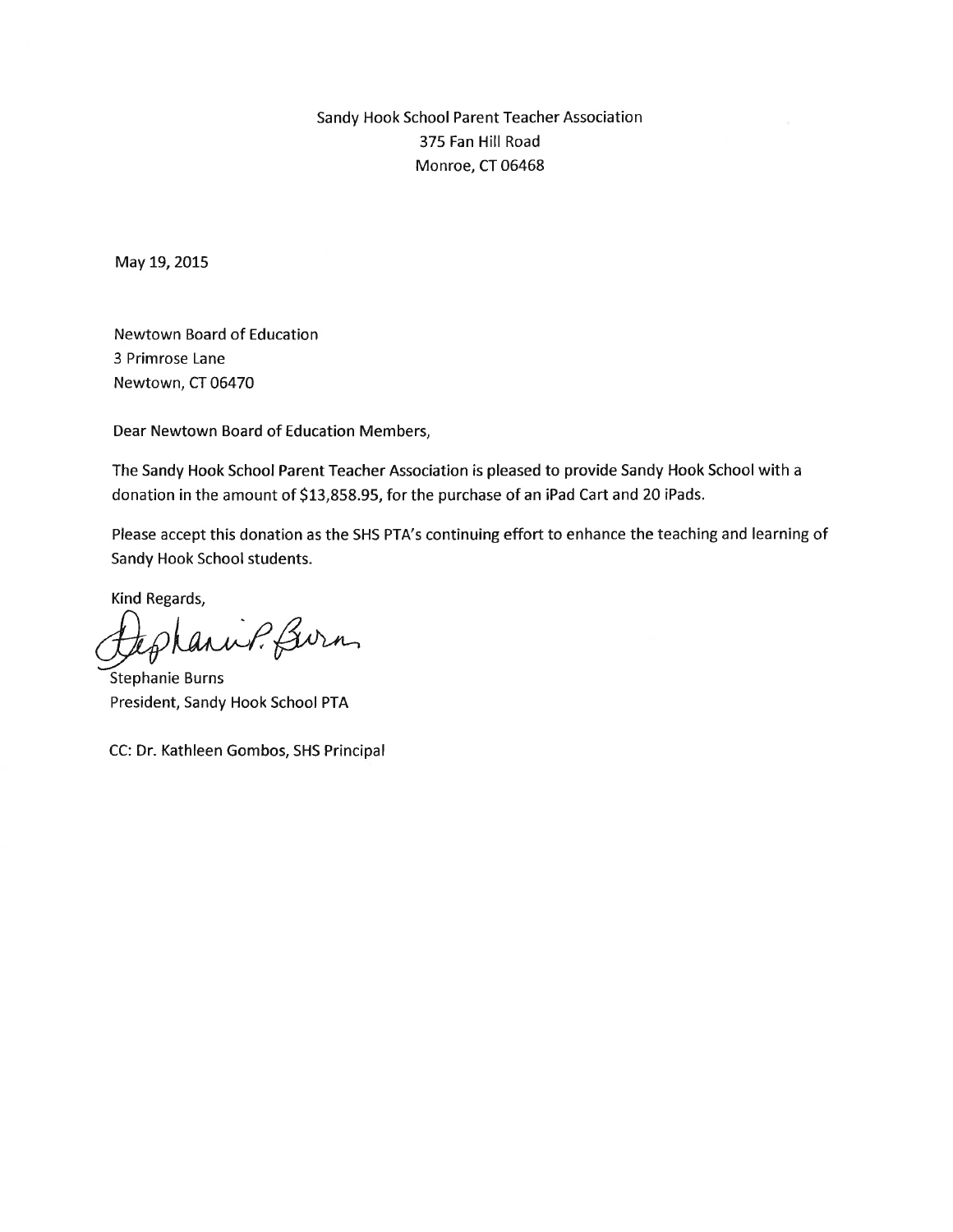May 22, 2015

Dr. Joseph V. Erardi, Jr. Superintendent of Schools Newtown Public Schools 12 Berkshire Road Sandy Hook, CT 06482

Dear Dr. Erardi,

Please accept this letter as notice of my resignation from my position as Library Media Specialist at Newtown High School, effective at the end of my current contract, Wednesday, June 24, 2015.

My husband has accepted a job position in Boston and we will be moving our family to the Boston area. I have enjoyed being a Library Media Specialist at the high school for the past seven years and I have appreciated the opportunities that have been given to me by Newtown Public Schools. I will do my best to hand off my current responsibilities prior to June 24th. Please let me know if you need my help in any other way.

Sincerely,

**Tiffany Cotroneo** 

cc:Lorrie Rodrigue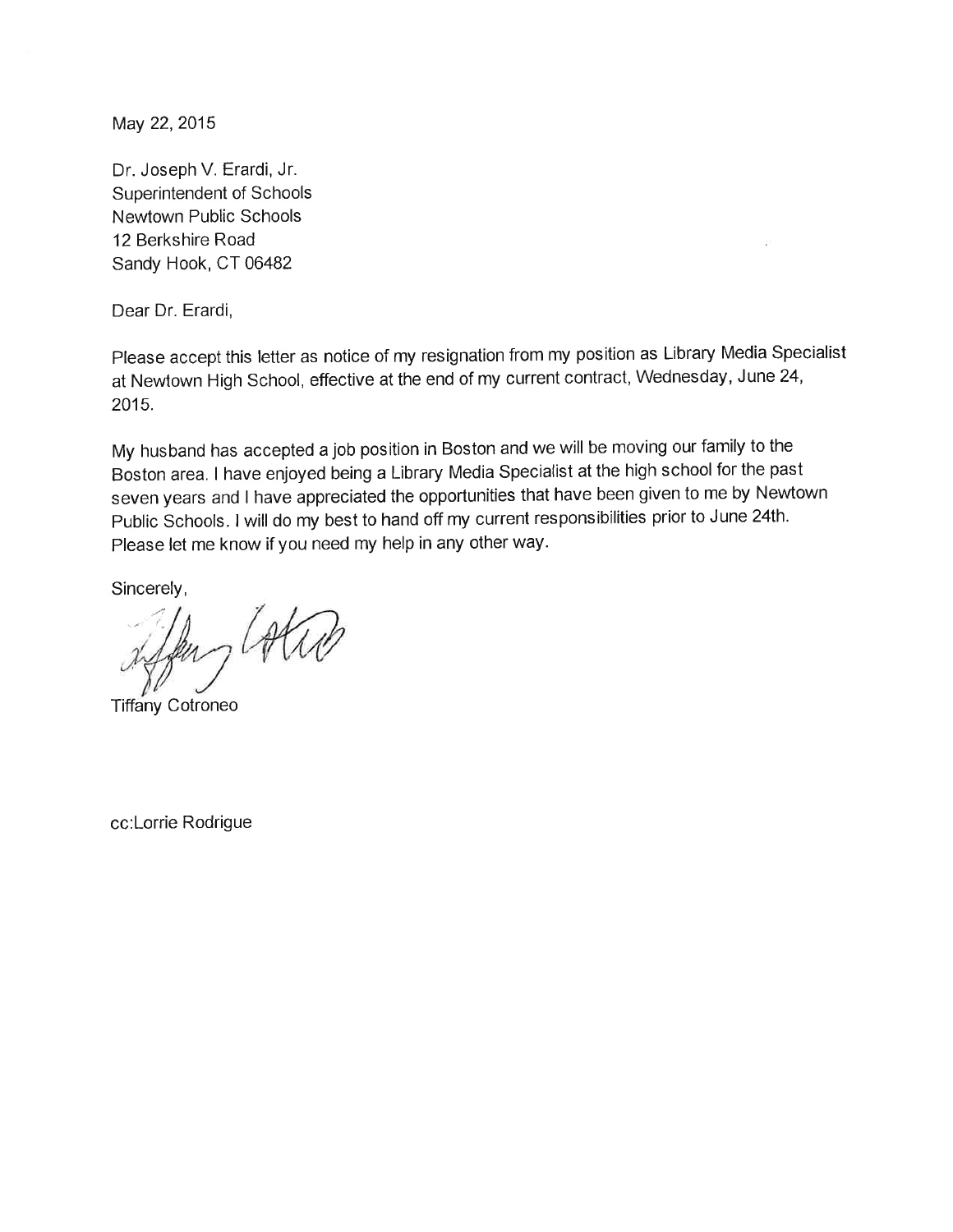#### **Administrative Report**

Tuesday, June 2<sup>nd</sup>

- 1. Newtown High School National Honor Society (Attach #1)
- 2. Scholars' Luncheon Friday, June 12<sup>th</sup>
- 3. NPS / SDE Teacher of the Year Program
- 4. BOE Meeting July 14<sup>th</sup> Conflict with NFT Presentation
- 5. NPS Professional Learning Community
	- a. On the Edge Alison Levine
	- b. Leaders of Their Own Learning Ron Berger

 $\frac{1}{\frac{1}{2}}\int_{\frac{1}{2}}^{\frac{1}{2}}\int_{\frac{1}{2}}^{\frac{1}{2}}\int_{\frac{1}{2}}^{\frac{1}{2}}\int_{\frac{1}{2}}^{\frac{1}{2}}\int_{\frac{1}{2}}^{\frac{1}{2}}\int_{\frac{1}{2}}^{\frac{1}{2}}\int_{\frac{1}{2}}^{\frac{1}{2}}\int_{\frac{1}{2}}^{\frac{1}{2}}\int_{\frac{1}{2}}^{\frac{1}{2}}\int_{\frac{1}{2}}^{\frac{1}{2}}\int_{\frac{1}{2}}^{\frac{1}{2}}\int_{\frac{1}{2}}$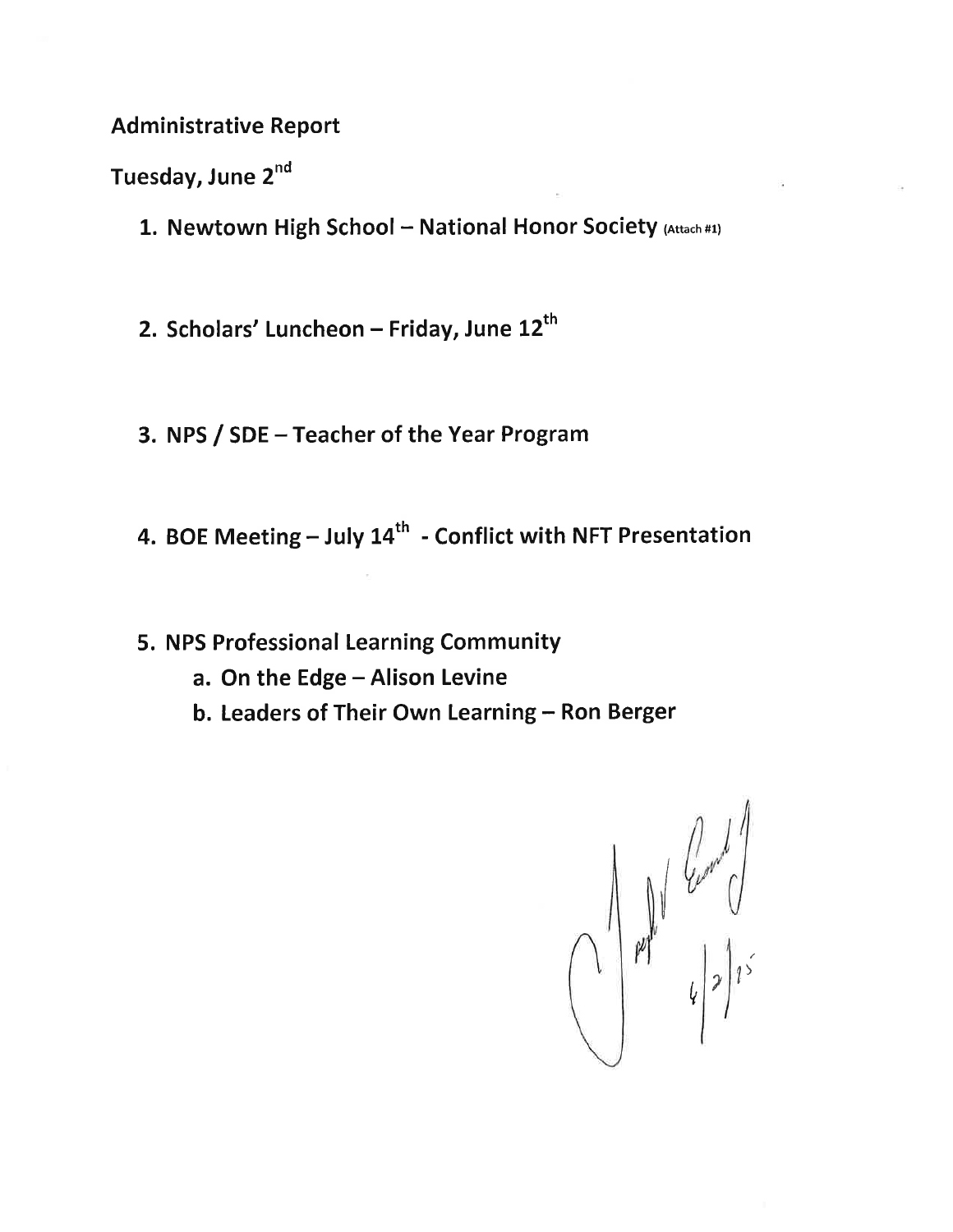The Newtown Chapter of the National Honor Society

#### **Third Annual Honors Ceremonies**

June 1, 2015

The Inn at Villa Bianca, Seymour, Connecticut

**Order of Recognition** 

Welcome- Dr. Joseph V. Erardi, Jr., Superintendent of Schools

**Opening Remarks- Mr. Tom Brant, National Honor Society Advisor** 

**Presentation of Service** 

UNICEF: Children's Right and Emergency Relief Organization-Ms. Anita Luxkaranayagam

Chapter Accomplishments- Ms. Emily Campbell and Ms. Anita Luxkaranayagam

The Jones Foundation-Ms. Megan Weber

#### **Dinner**

#### **Officer Recognition**

Ms. Anita Luxkaranaygam, President & Ms. Marissa Thill, President Elect Ms. Emily Campbell, Vice President & Ms. Celia Gold, Vice President Elect Ms. Nicole O'Leary, Secretary & Ms. Emily Newman, Secretary Elect Ms. Megan Weber, Treasurer & Mr. Andrew Pirner, Treasurer Elect Mr. Ryan King, Historian & Ms. Julia Preszler, Historian Elect Mr. Akash Ahuja, Parliamentarian &Mr. Rilind Abazi, Parliamentarian Ms. Hannah Grant, Public Relations & Mr. Forrest Weatherby, Public Relations

**Class of 2014 Member Recognition** 

Dr. Erardi, Mr. Rivera, & Officers-Elect **Awarding of Certificates Awarding of Cords** Announcement of College/University and Major

**Class of 2016 Member Recognition and Closing Remarks** 

Mr. Tom Brant, Advisor Mr. Matthew Mossbarger, Immediate Past President; University of Delaware Ms. Tess Murray, Immediate Past Vice President; University of Southern California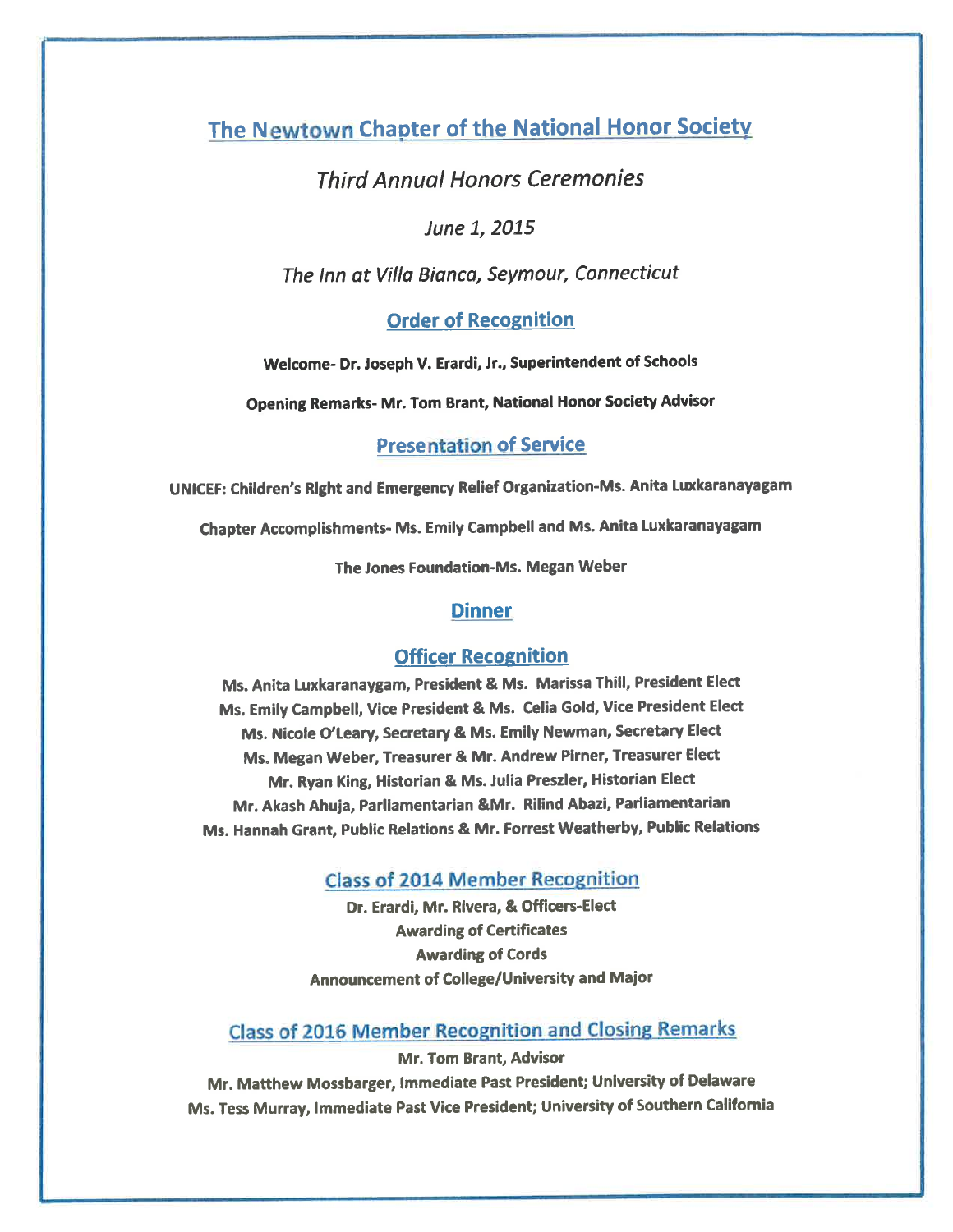# Facility and Enrollment Study June 2, 2015

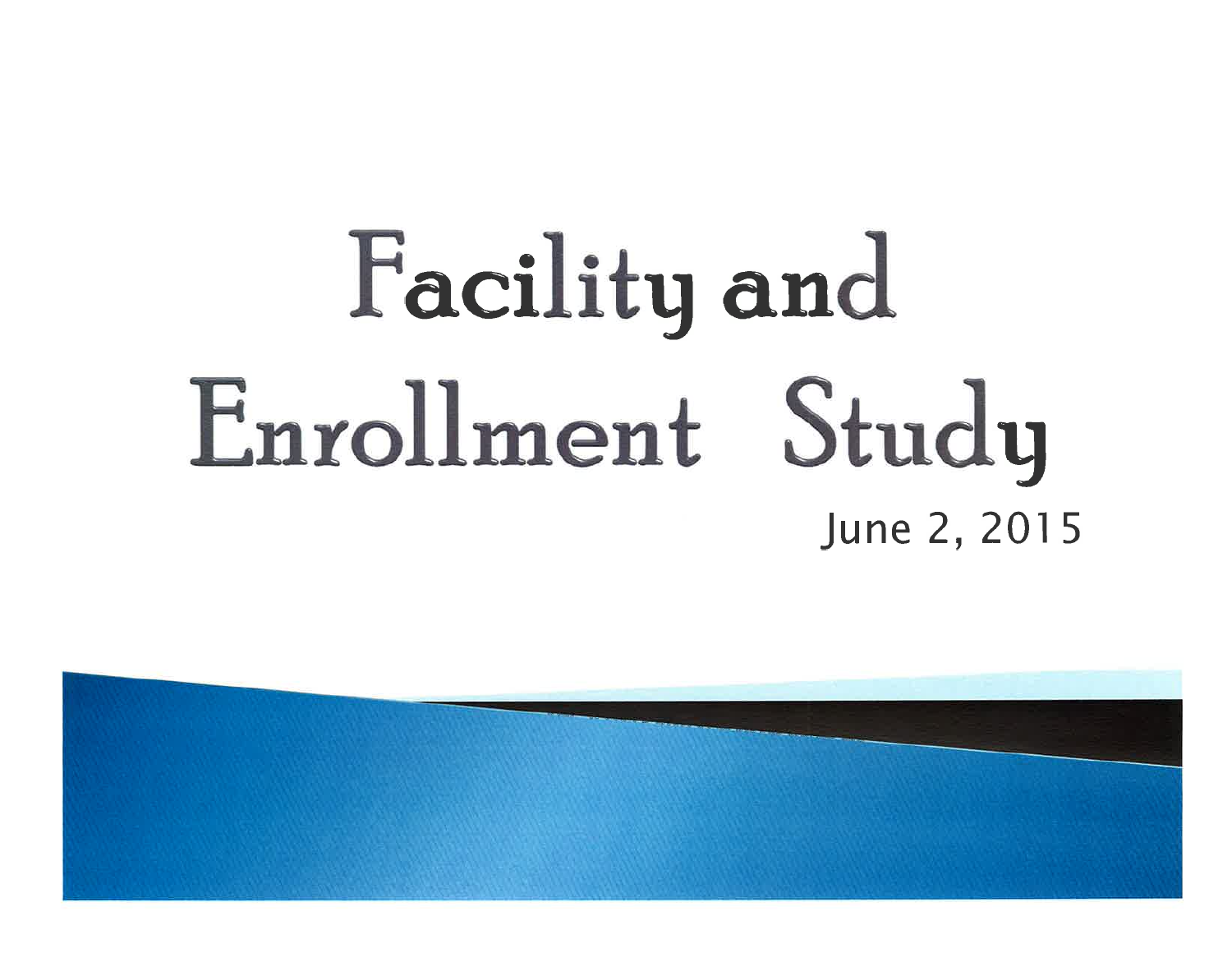## **Committee Members**

#### **Board of Education**

Kathy Hamilton - Secretary Michelle Ku - Member

#### **Central Office**

Dr. Joseph V. Erardi, Jr., - Superintendent of Schools Dr. Linda Gejda, - Assistant Superintendent of Schools

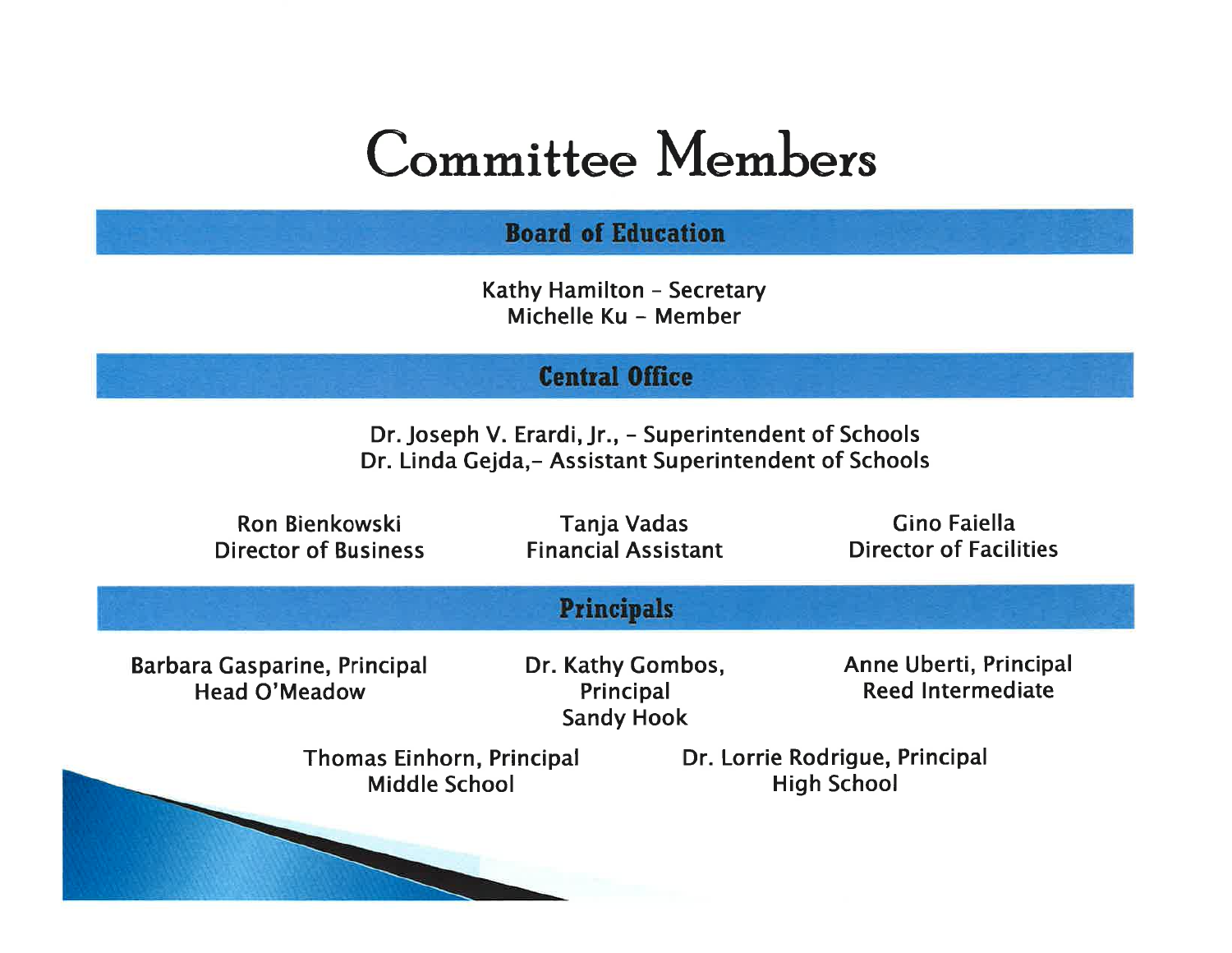## **Problem of Practice**

## To examine present and projected enrollment and how this study will influence facility needs

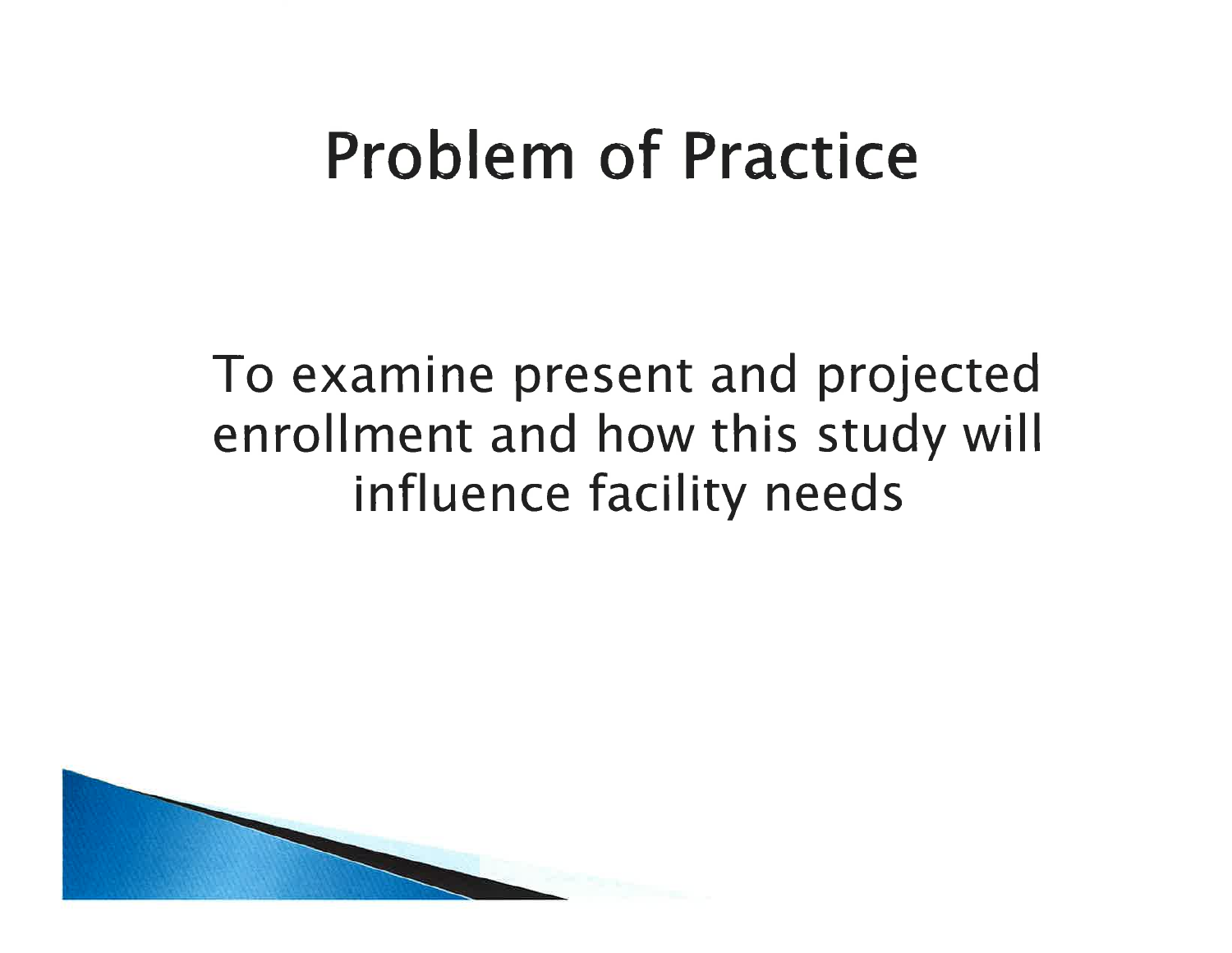## Assumptions and Projections

Sandy Hook, Newtown High School, Reed Intermediate

The committee took the following information into consideration:

Sandy Hook Elementary School will open in 2016-17  $\bullet$ 

**READER** 

- Newtown High School will not be considered for school closing  $\bullet$
- Reed Intermediate School will not be considered for school closing  $\bullet$
- November 2014 recently completed Enrollment Study represents the most  $\bullet$ accurate information for the committee to make decisions pertaining to the **Problem of Practice**
- Projections within the enrollment study were based on the "medium growth"  $\bullet$ longitudinal data
- Decisions pertaining to facilities were based on "best for students." The  $\bullet$ opportunity to maintain and/or enhance education must be present in addition to realized cost savings.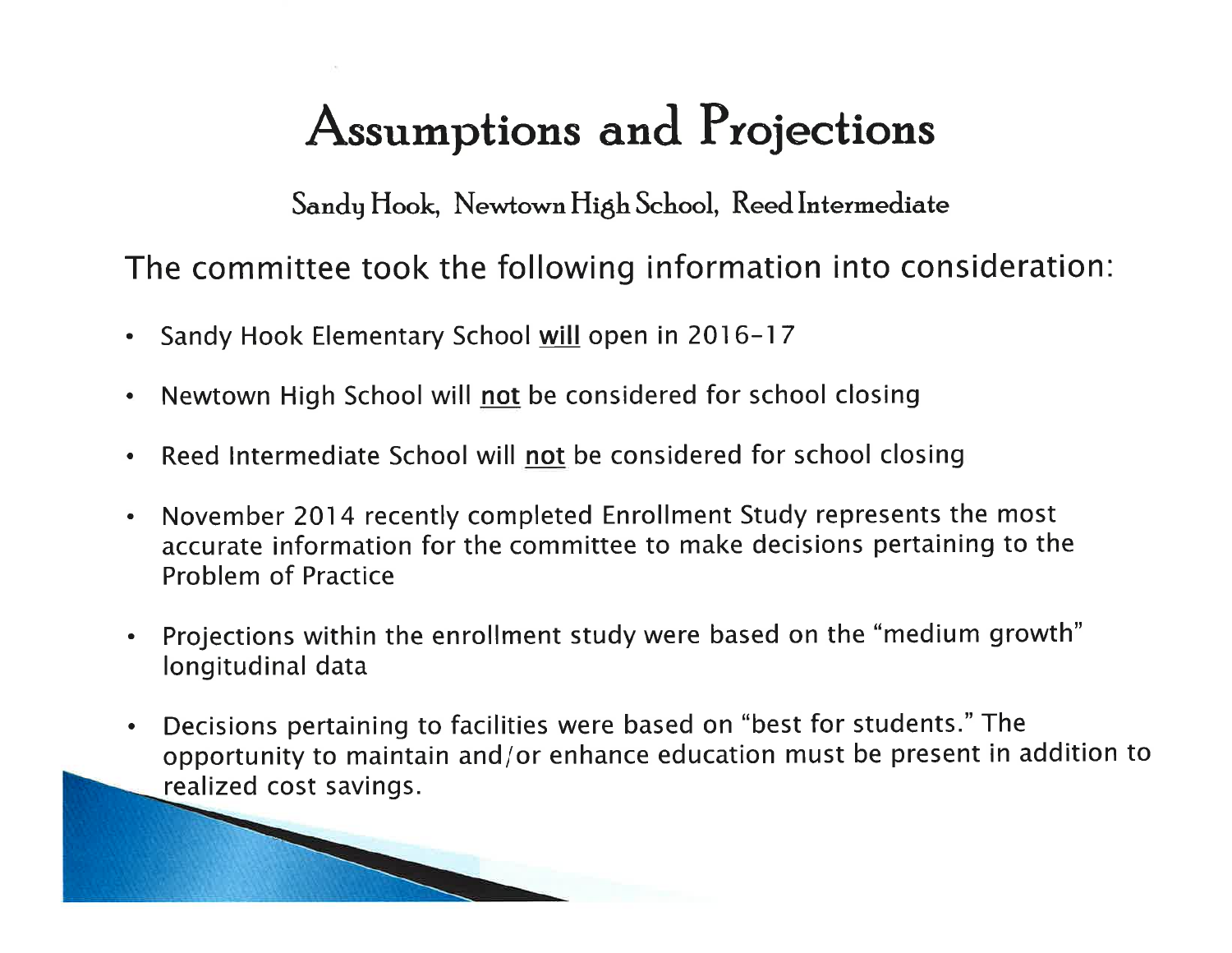## K-3 Options



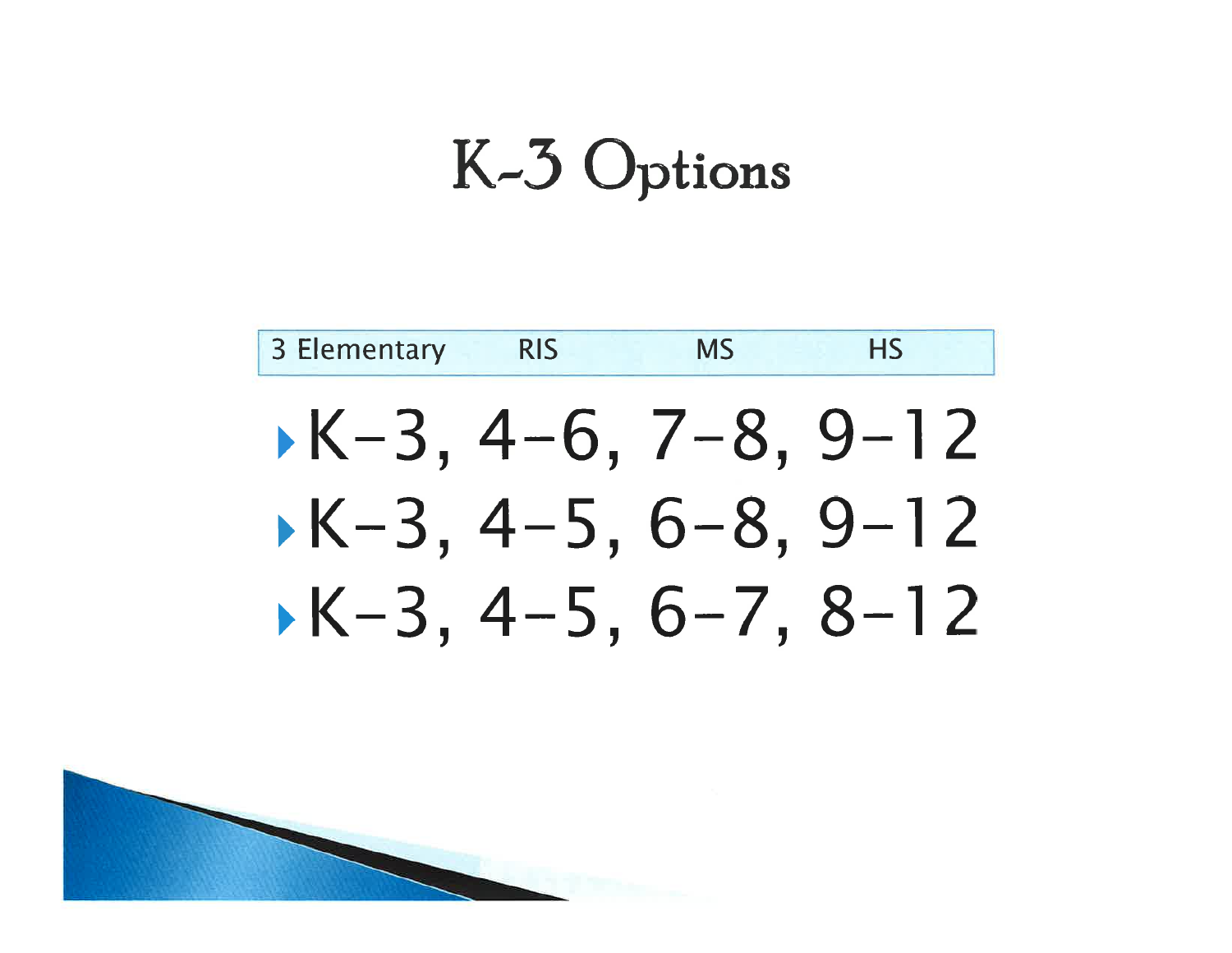## $K-3, 4-6, 7-8, 9-12$

### Eliminates one elementary school

- Positive:
	- Early assembly of cohort gradelevel
	- 2016-17 projecting 923 students<br>at RIS; attainable without compromising teaching & learning<br>and without the use of portable classrooms (largest enrollment in 2005-06; 915 students)
	- Projected space constraints are non-existent
	- Offers more student opportunity to one of the district's premier school buildings
	- Maintains intermediate teaching &  $\bullet$ learning philosophy

**REGISTER** 

- $\triangleright$  Negative:
	- Reconfiguration will require redistricting
	- Reconfiguration will close an elementary school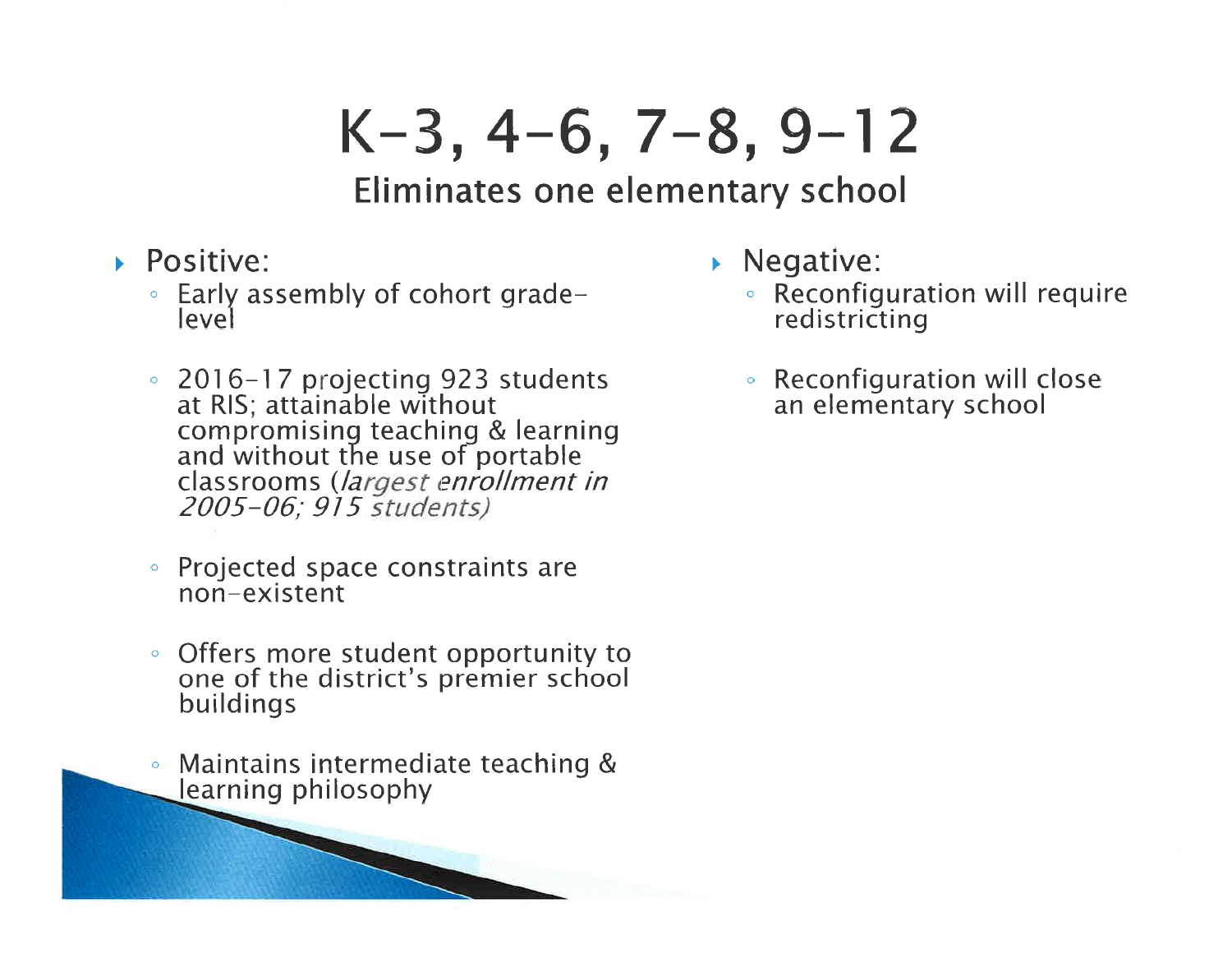## $K-3, 4-5, 6-8, 9-12$

### Eliminates one elementary school

#### $\triangleright$  Positive:

- Early assembly of cohort grade-level
- 2016-17 projecting 579 students at RIS; attainable without compromising teaching & learning and without the use of portable classrooms
- $\triangleright$  Negative:
	- Offers fewer students the  $\circ$ opportunity to be housed in one of<br>district's premier school buildings (RIS would be at approximately 60% capacity)
	- Reconfiguration will require  $\ddot{\mathbf{o}}$ redistricting
	- Reconfiguration will close an elementary school
	- Certification concerns grades 6-8
	- $\degree$  2016-17 grade 6-8 enrollment at NMS; 1,089 requires portable classrooms to appropriately support teaching & learning<br>(largest enrollment in 2007-08;<br>930 students)

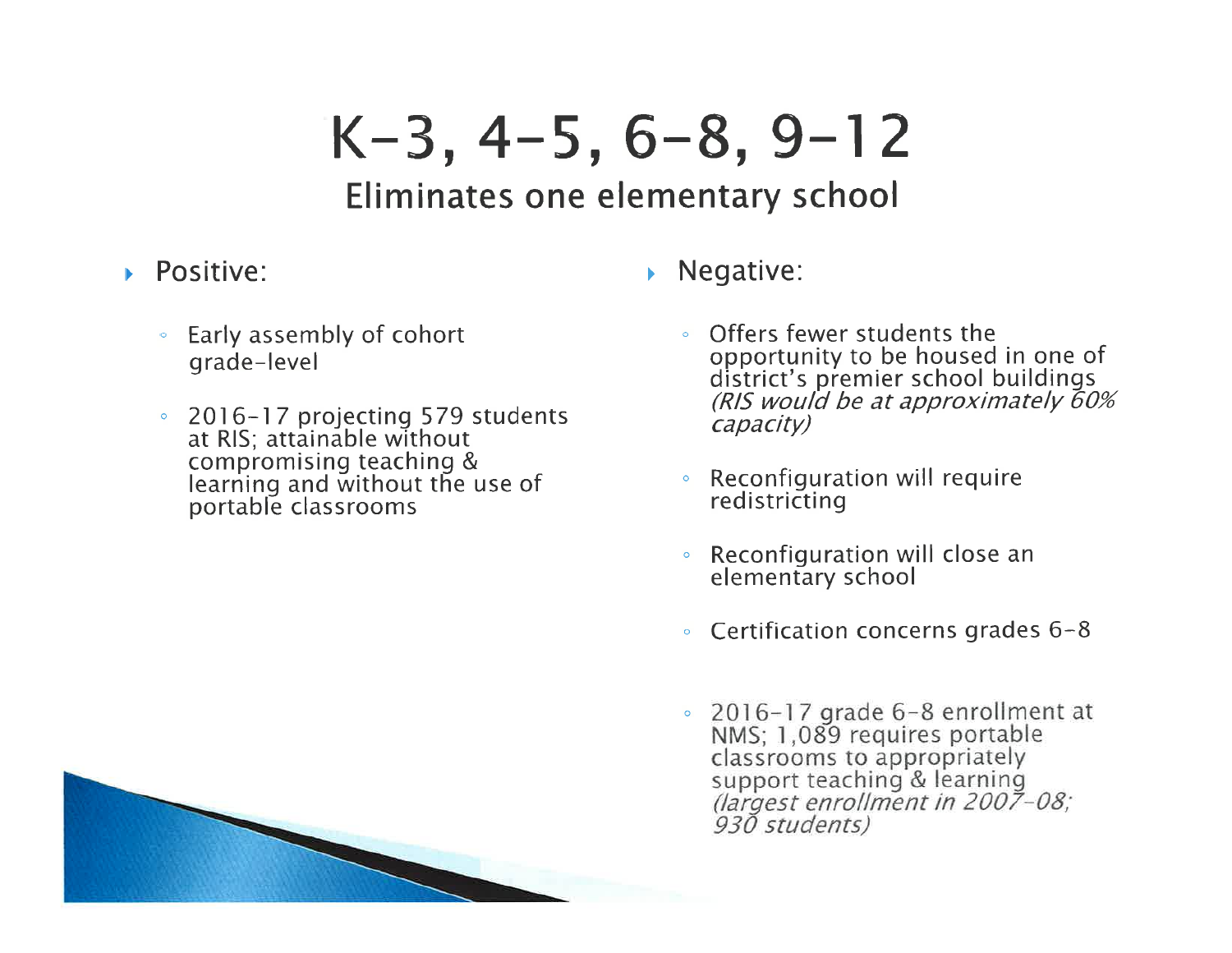# $K-3, 4-5, 6-7, 8-12$

### Eliminates one elementary school

- ▶ Positive:
	- Early assembly of cohort grade-level
	- 2016-17 projecting 579<br>students at RIS and 694 students at Newtown Middle School; attainable without compromising teaching & learning and without the use of portable classrooms
	- Possible enhanced opportunities for eighthgrade students
- Negative:
	- Reconfiguration will require redistricting
	- Reconfiguration will close an elementary school
	- Certification concerns for grades  $6-7$
	- $\degree$  2016-17 grade 8-12 reconfiguration will increase enrollment to near capacity; 2,057 (largest 4-year cohort<br>in 2012-13; 1,764 students)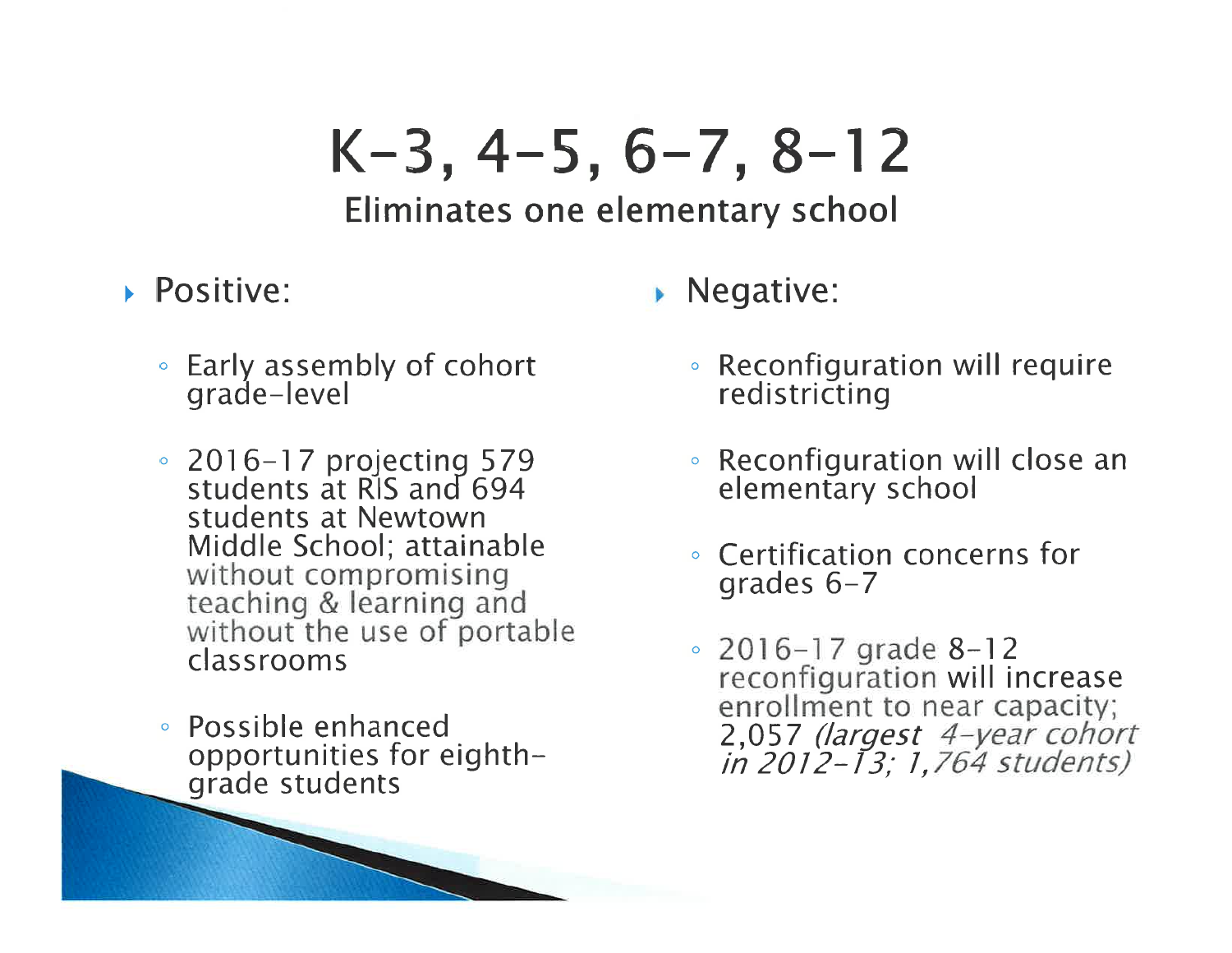## K-4 Options



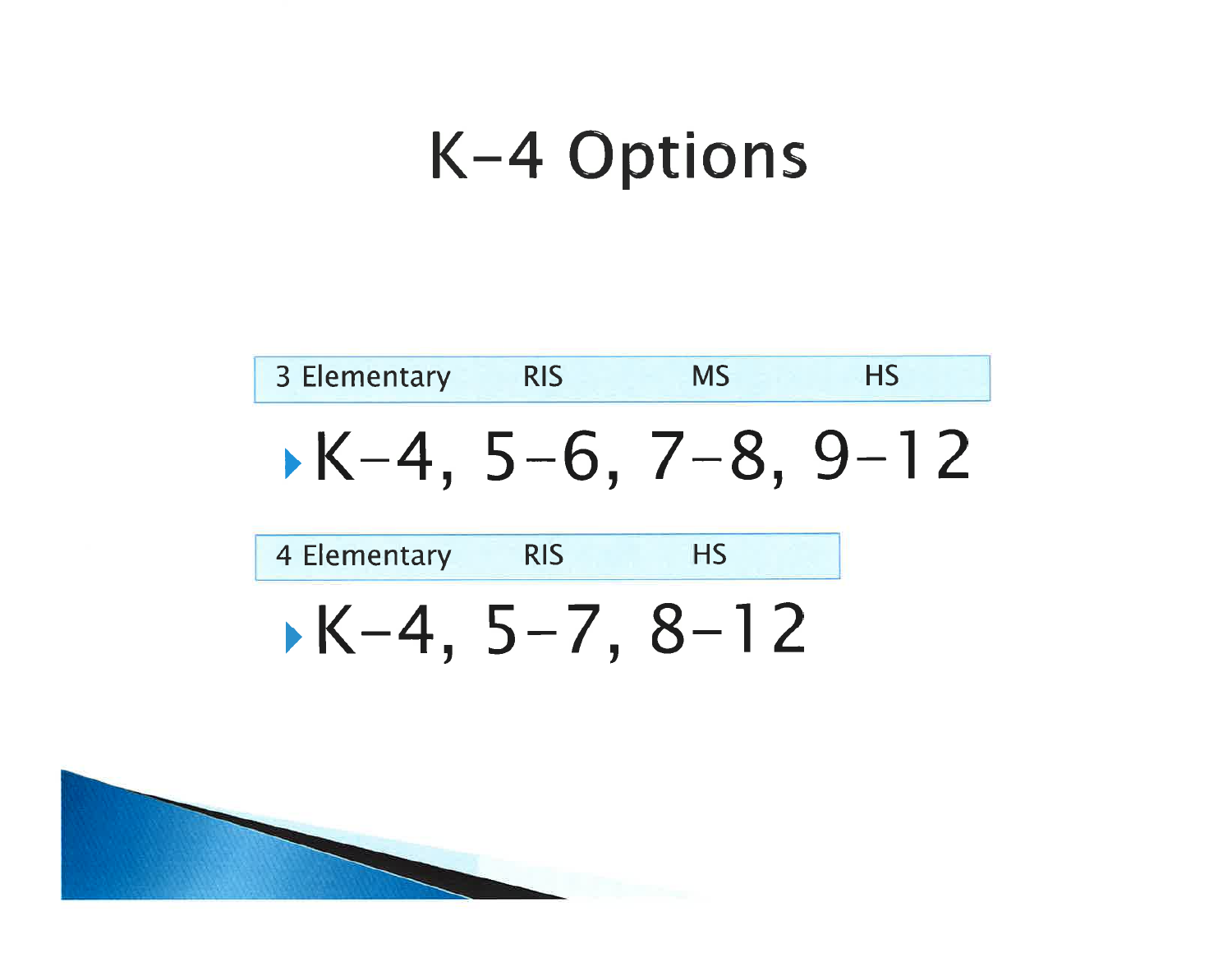# $K-4, 5-6, 7-8, 9-12$

### Eliminates elementary school

- Positive:
	- · Recognizes declining<br>enrollment
	- Greater student capacity<br>at new SHS to consolidate four elementary schools to three
- $\triangleright$  Negative:
	- This configuration does not support present enrollment projections
	- Reconfiguration will require redistricting
	- Reconfiguration will close and elementary school
	- Immediate space<br>concerns in three existing elementary schools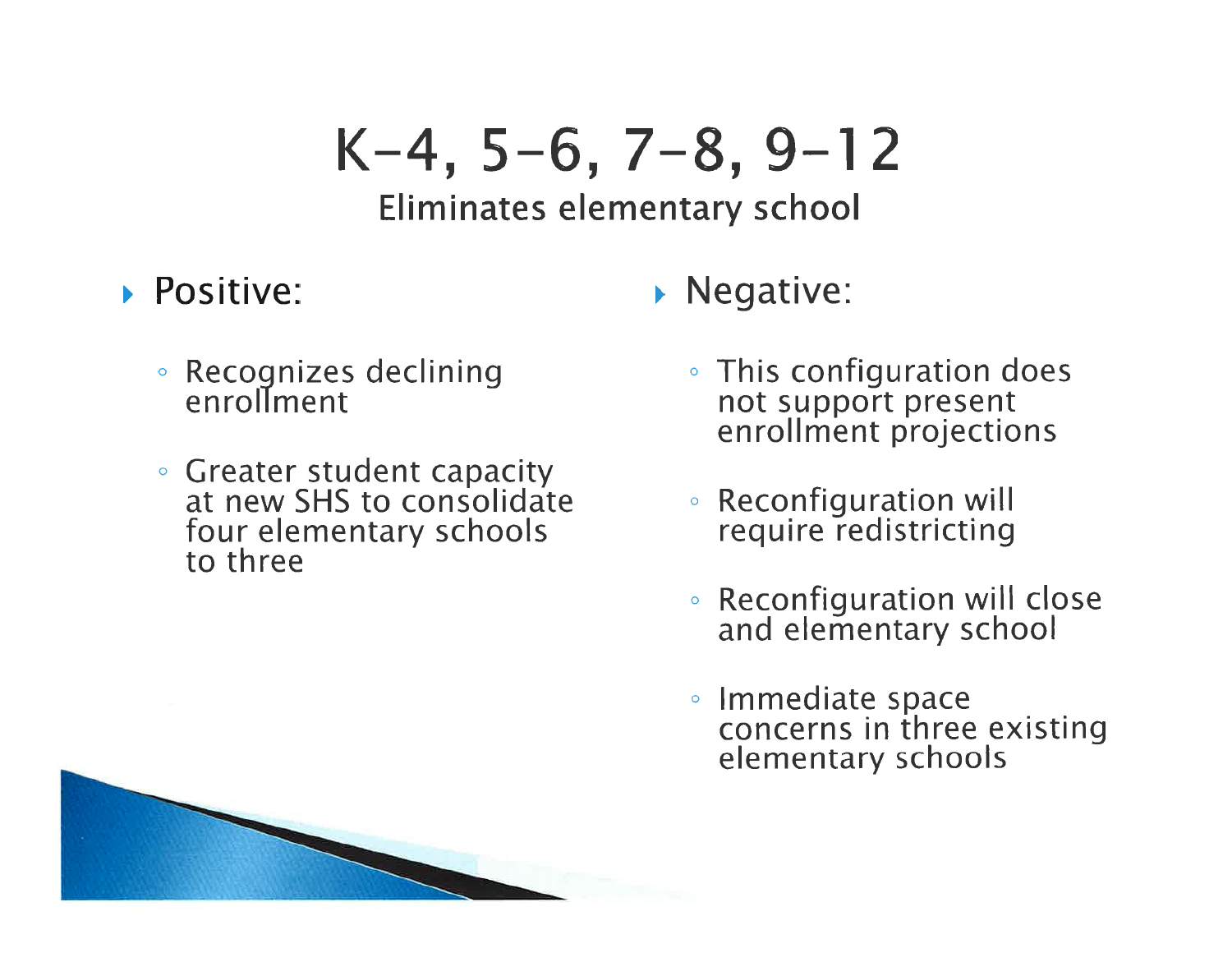# $K-4, 5-7, 8-12$

### **Eliminates Middle School**

- Positive:
	- Maintains integrity of four elementary schools
	- **Fewer transitions within the** district
	- Possible enhanced opportunities for eighthgrade students

### $\triangleright$  Negative:

- Projected 2016-17 grade  $5-7$ enrollment; 989 students which<br>causes instructional concern and the need for portable classrooms
- Certification concerns pertaining to 5-7 reconfiguration
- 2016-17 grade  $8-12$ reconfiguration will increase<br>enrollment to near capacity; 2057 (largest 4-year cohort in 2012- $13; 1764$  students)
- Potentially compromises statefunded, school-based health center
- Limited flexibility for future expansion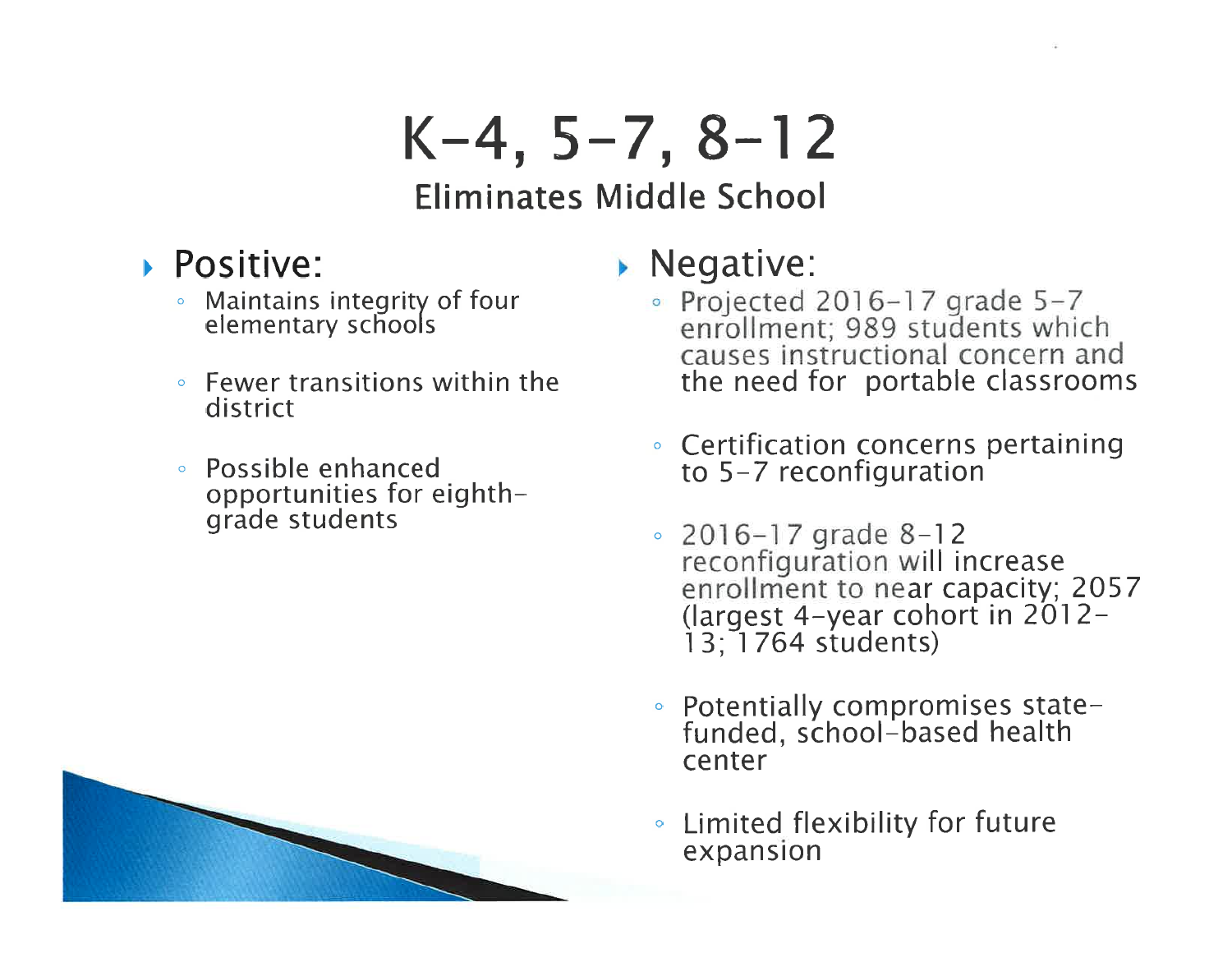## K-5 Options



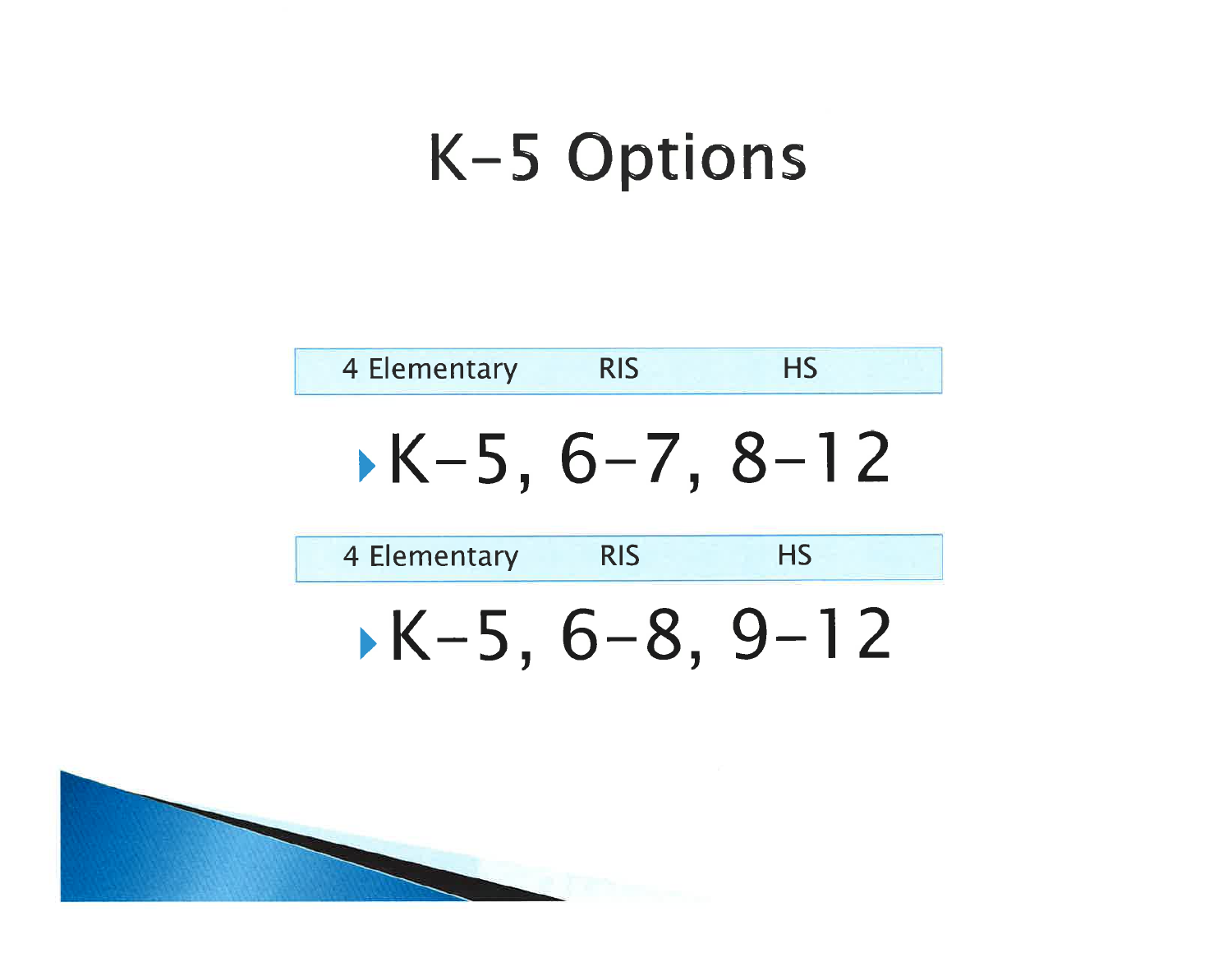## $K-5, 6-7, 8-12$ Eliminate middle school

• Negative:

### Positive:

- **Eliminates redistricting**  $\circ$
- Fewer transitions within the district
- Possible enhanced opportunities for eighthgrade students
- Certification concerns for grades  $6-7$
- Grade 8-12 reconfiguration<br>will increase enrollment to near capacity; 2057 (largest 4-year cohort in 2012-13; 1,764 students)
- Delays assembly of grade- $\bullet$ level cohort
- Potentially compromises state-funded, school-based health center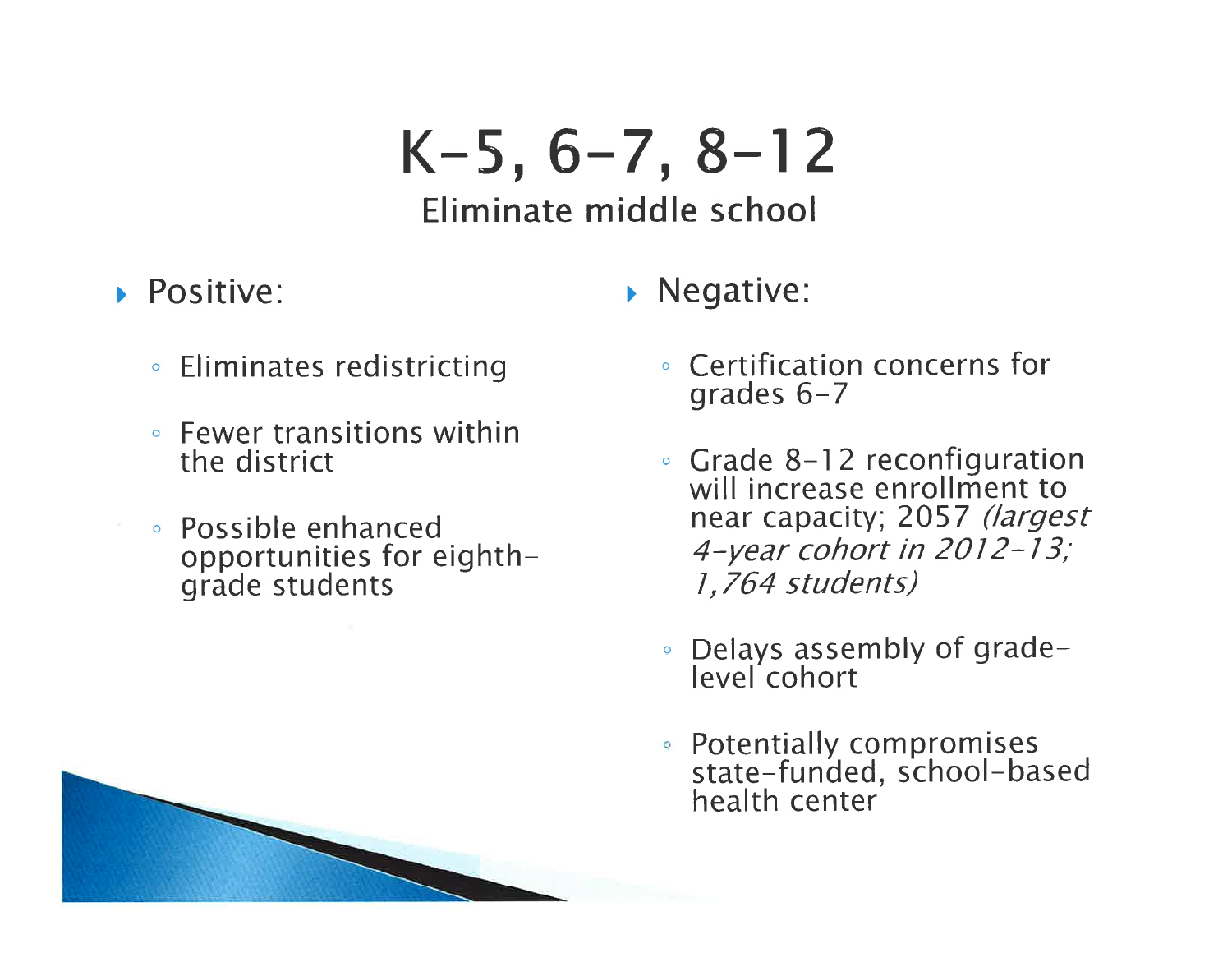# $K-5, 6-8, 9-12$

### Eliminates middle school

- $\triangleright$  Positive:
	- Maintains integrity of four elementary schools
	- Eliminates redistricting
	- Fewer transitions within the district
- $\triangleright$  Negative:
	- <p>∘ 2016–17 projected<br/>\n enrollment grade 6–8; 1089<br/>\n requires portable</p> classrooms to appropriately support teaching & learning
	- **Certification concerns** grades  $6-8$
	- Delays assembly of gradelevel cohort
	- Potentially compromises<br>state-funded, school-based<br>health center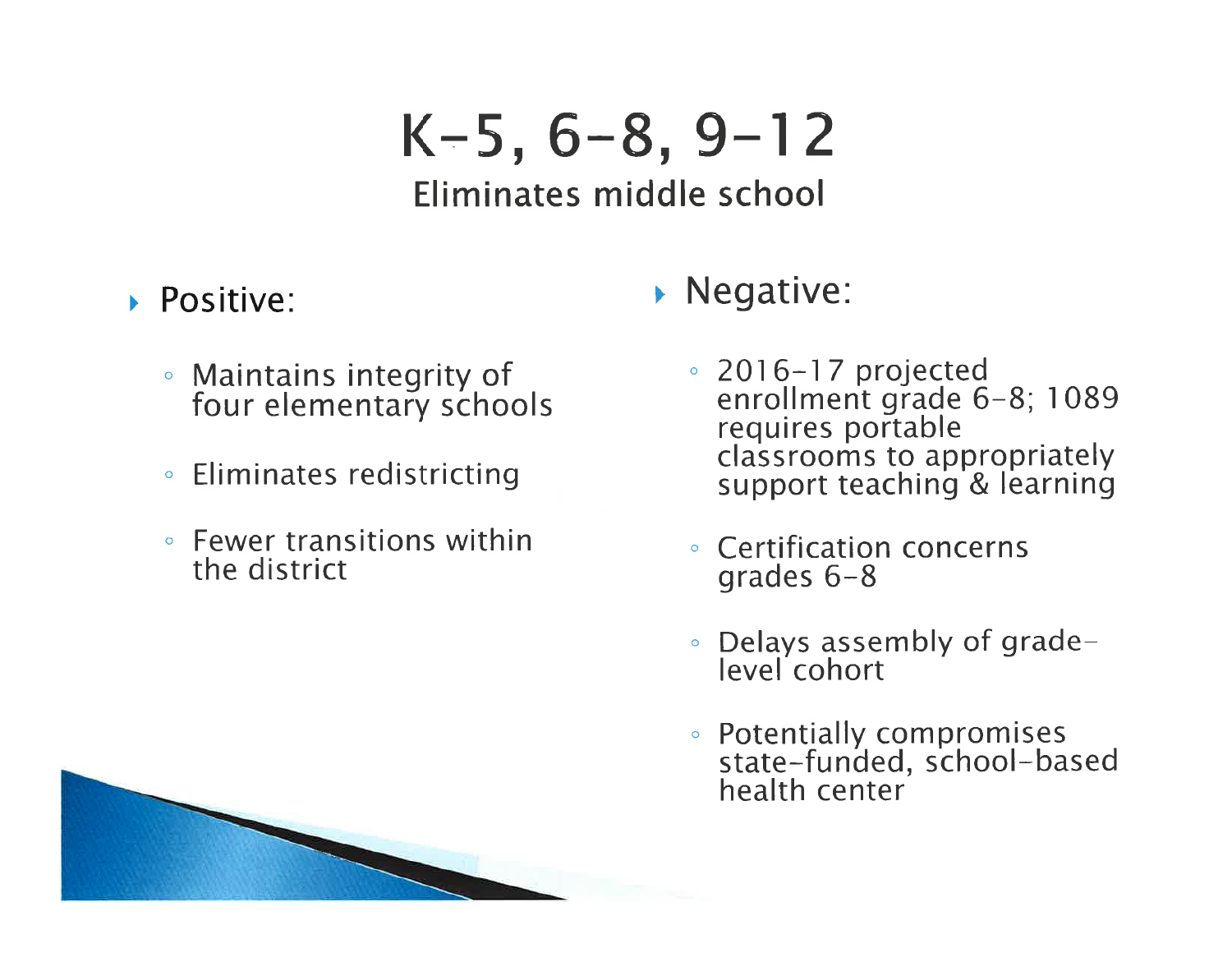

### IF there was to be a school closing, THEN the following information represents the BOE completely relinguishing the property back to the Town.

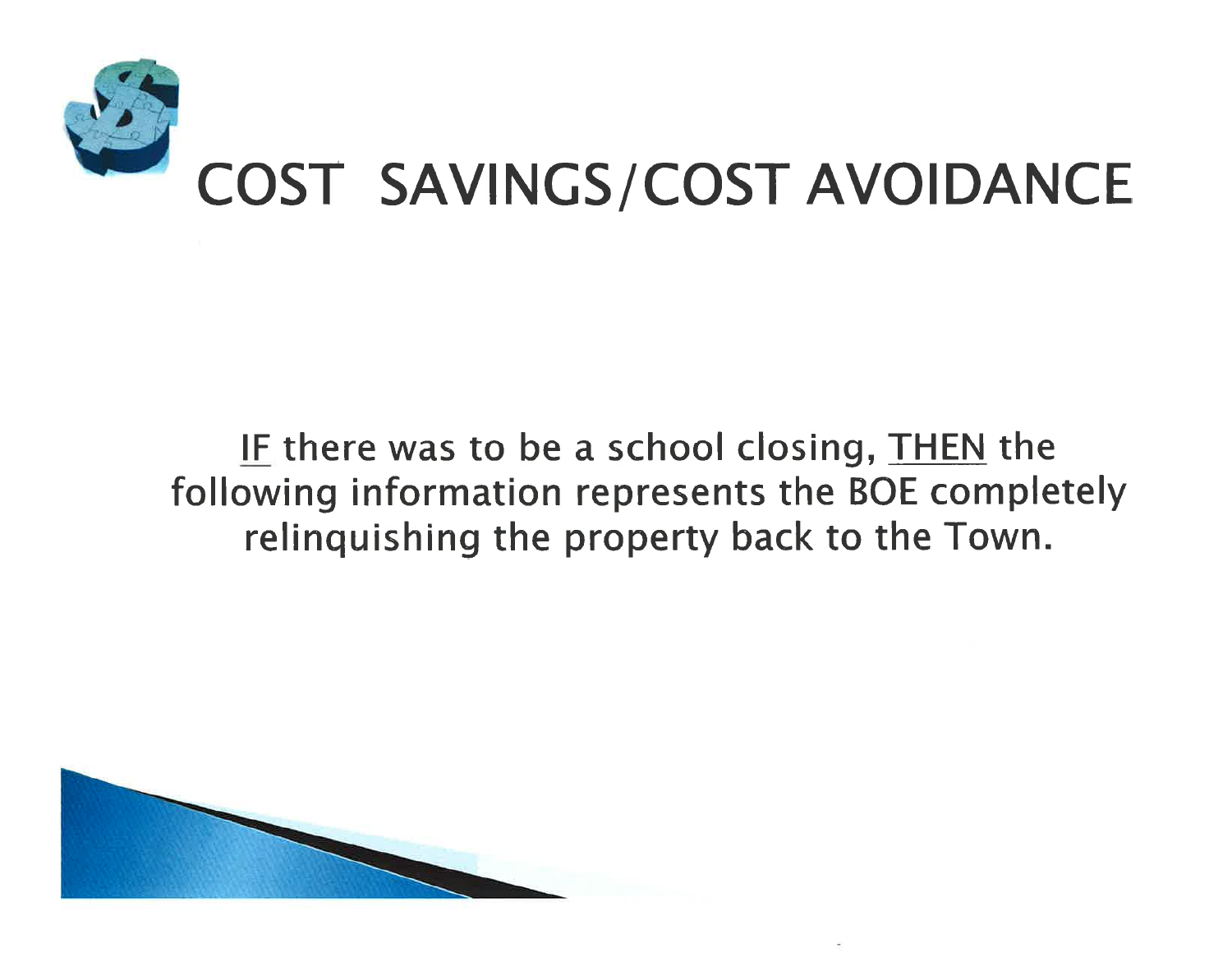## **Elementary School Closing** Considerations

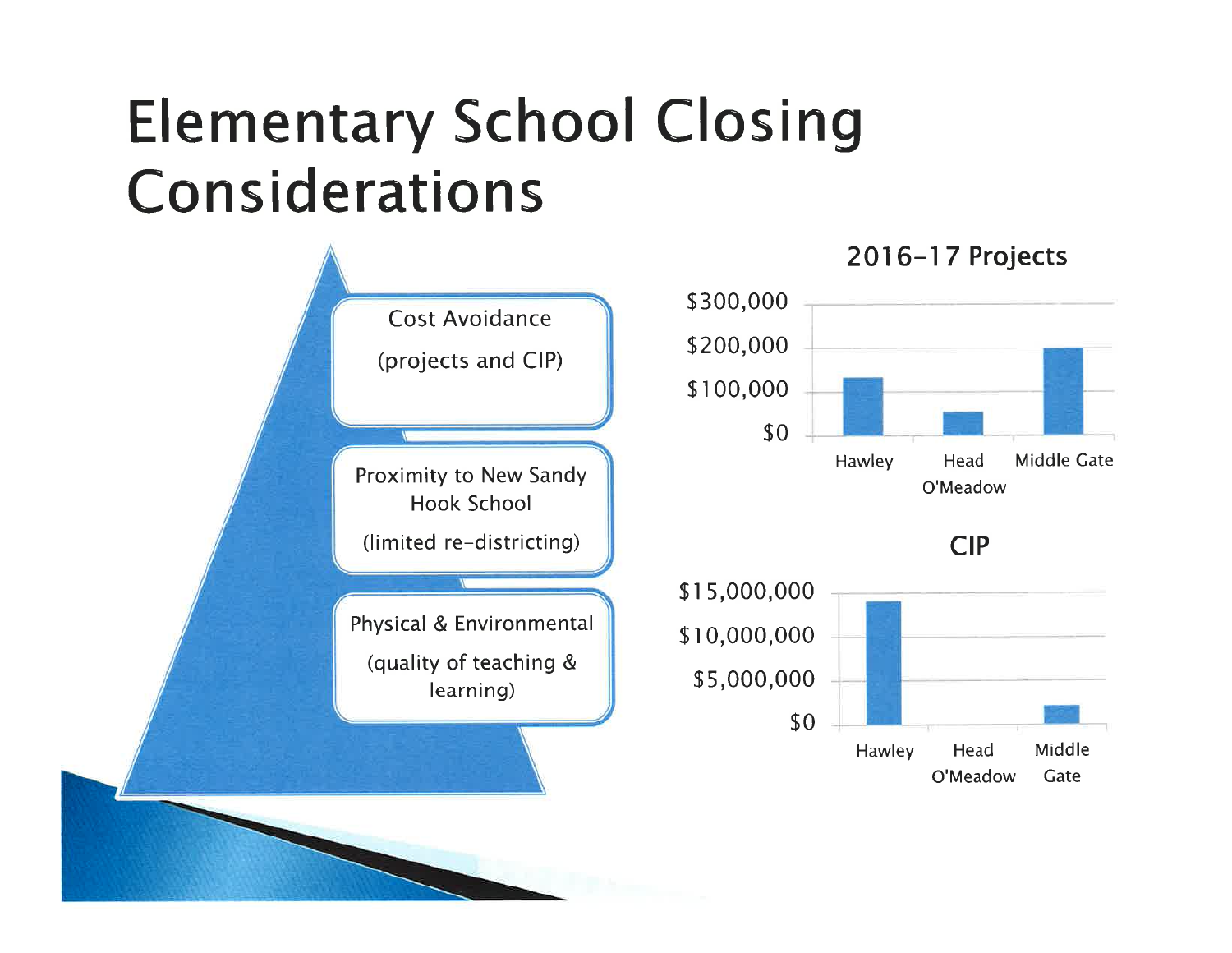# **Hawley Elementary School**

## ▶ Cost Savings/Cost Avoidance

### **Cost Savings**

- Instructional  $\bullet$ 
	- 7.0 FTE classroom savings  $\bullet$ \$514,079
	- 2.6 FTE specialists savings \$179.679
- Non-Certified Salaries
	- \$199,772
- **Purchased Services & Plant Operation**  $\bullet$ 
	- \$219,050
- Transportation  $\bullet$ 
	- Limited potential to reduce vehicles due to HS/NMS combination

## **Cost Avoidance**

- 2016-17 Projects
	- \$134,500
- CIP Projects
	- $\cdot$  2017/18
	- **Roof Replacement** 
		- $•$  \$800,000
	- $\cdot$  2019/20
	- **HVAC Phase II** 
		- $\cdot$  \$3,700,000
	- Phase III A
		- $\cdot$  \$2,650,000
	- Phase III B
		- \$6,990,000

\$332,474 will be due to the State if closed and building is not re-purposed. (addition project)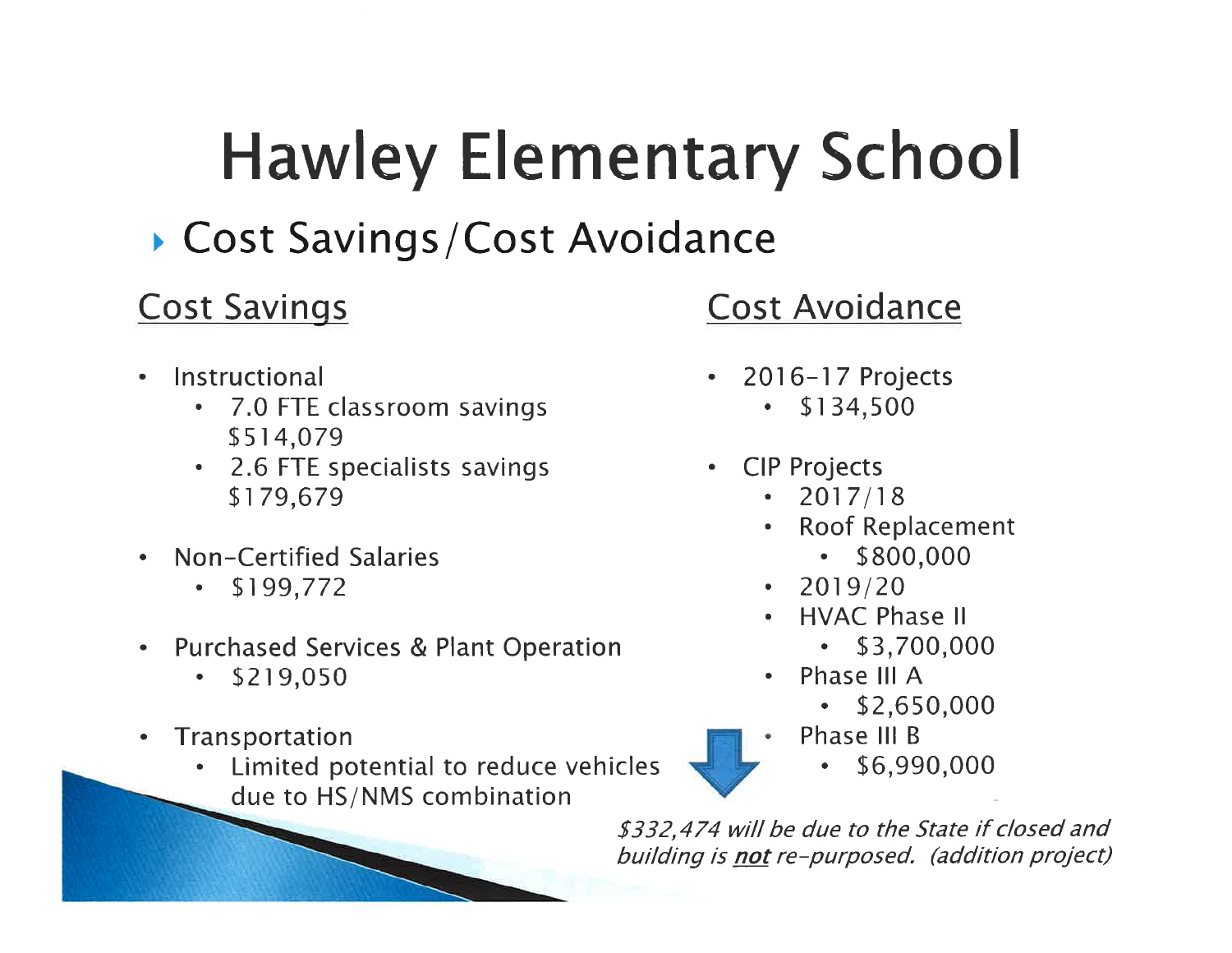# Newtown Middle School

Cost Savings/Cost Avoidance

### **Cost Savings**

- Instructional  $\bullet$ 
	- 2.00 FTE classroom savings  $\bullet$  . \$146,880
	- 6.10 FTE specialists savings \$458,179
- Non-Certified Salaries
	- \$591,637  $\bullet$
- **Purchased Services & Plant Operation**  $\bullet$ 
	- \$619,030
- Transportation  $\bullet$ 
	- Potential to reduce vehicle(s) \$62,200

### **Cost Avoidance**

- $2015 16$  Projects
	- \$56,000  $\bullet$
- 2016-17 Projects \$177,000  $\bullet$  .
- **CIP Projects**  $\bullet$ 
	- $\cdot$  2017/18
	- Professional services, new boilers & re-piping
		- $\cdot$  \$2,200,000
	- 2019/20
	- Ventilation renovations
		- \$4,805,000

\$855,861 will be due to the State if closed and building is not re-purposed. (roof project)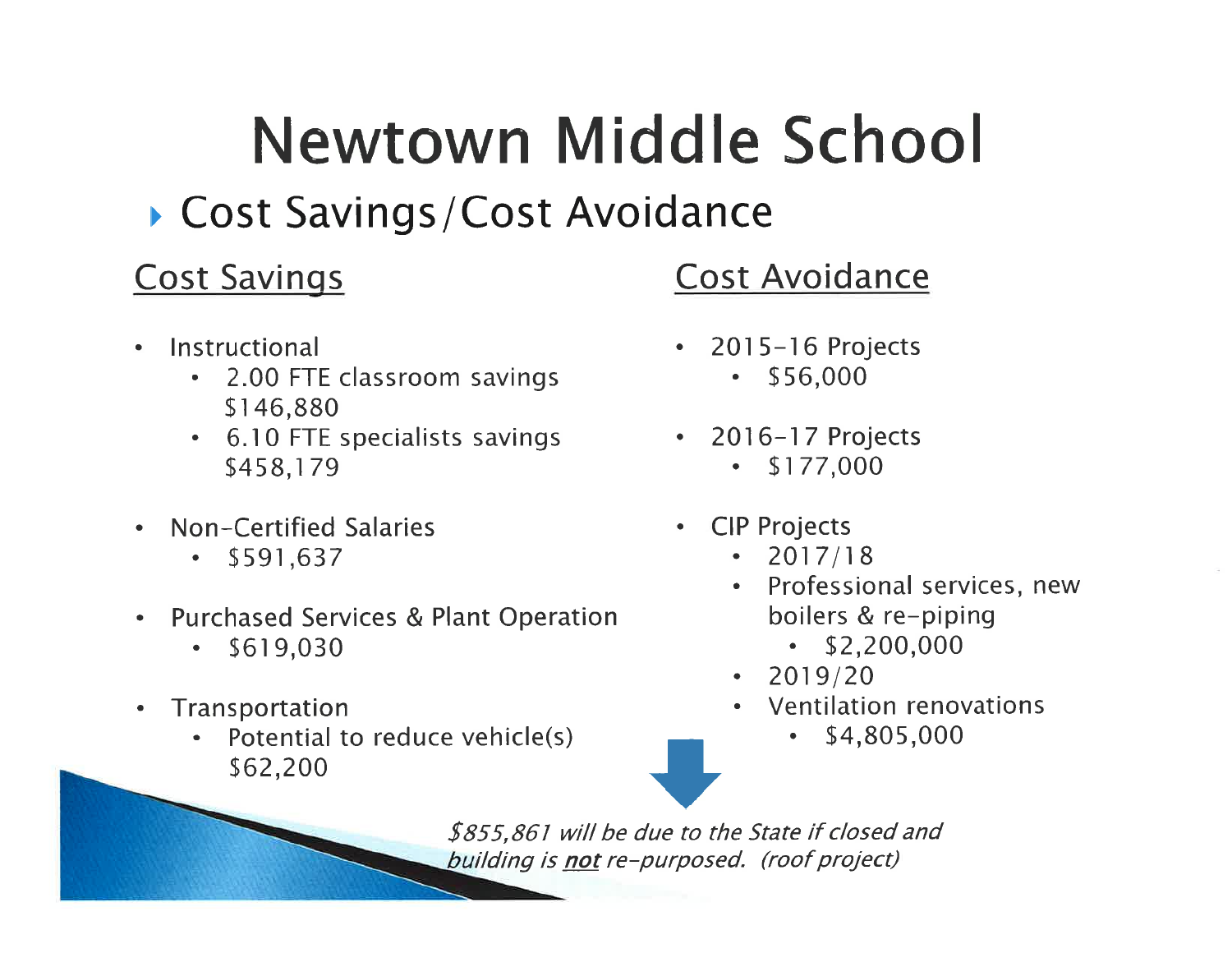## Conclusions

- Committee endorsement with instructional alignment:  $(K-3, 4-6, 7-8, 9-12)$
- Committee endorsement with enrollment projection: (K-3, 4-6, 7-8, 9-12)
- Committee endorsement with projected capital needs:  $(K-3, 4-6, 7-8, 9-12)$